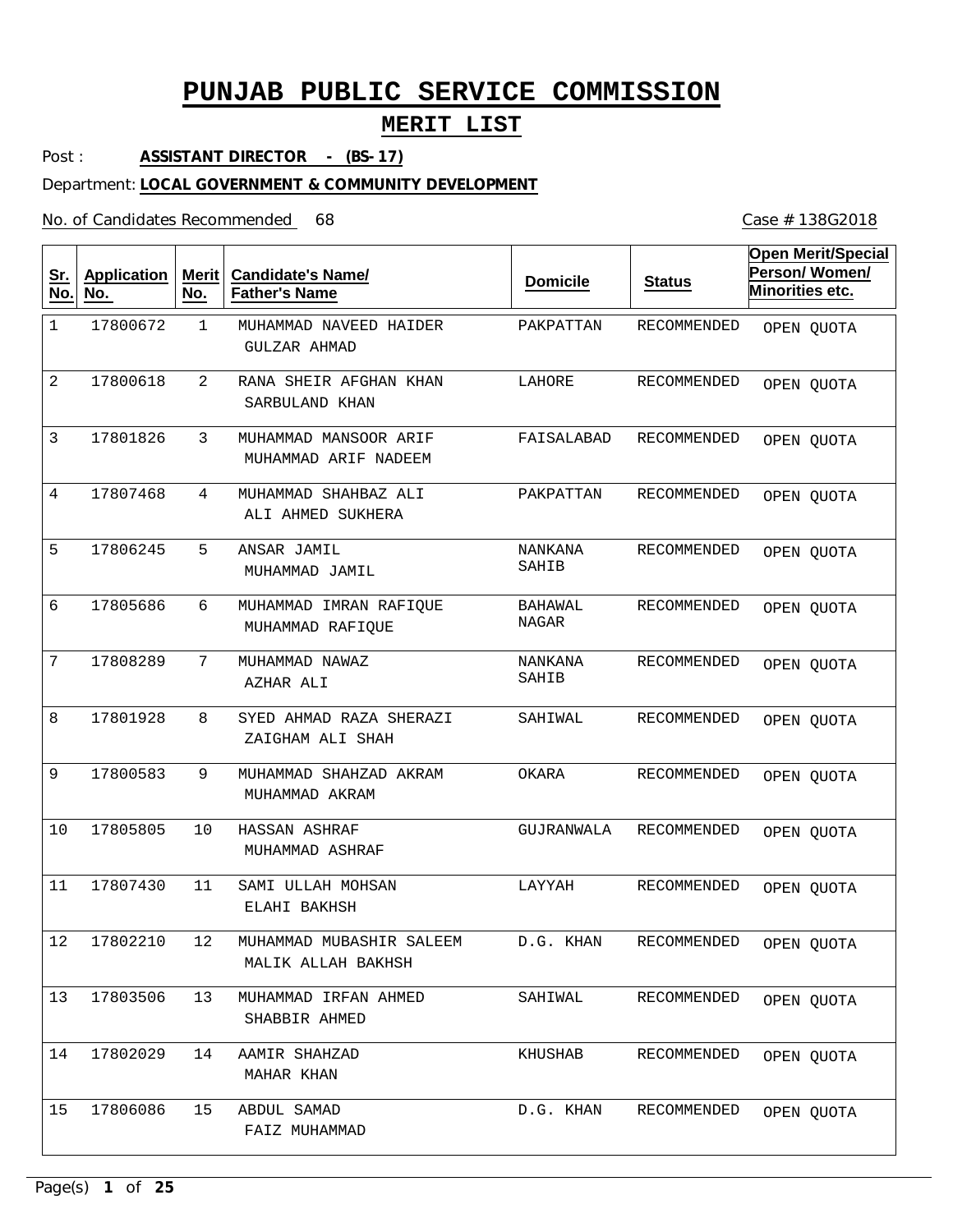## **MERIT LIST**

Post : **ASSISTANT DIRECTOR - (BS-17)**

#### Department: **LOCAL GOVERNMENT & COMMUNITY DEVELOPMENT**

No. of Candidates Recommended

| <u>Sr.</u><br>No. | <b>Application</b><br>No. | <b>Merit</b><br>No. | <b>Candidate's Name/</b><br><b>Father's Name</b> | <b>Domicile</b>  | <b>Status</b> | <b>Open Merit/Special</b><br>Person/Women/<br>Minorities etc. |
|-------------------|---------------------------|---------------------|--------------------------------------------------|------------------|---------------|---------------------------------------------------------------|
| 16                | 17806518                  | 16                  | MUHAMMAD AHSAN SHAHZAD<br>MUHAMMAD AZAM          | HAFIZABAD        | RECOMMENDED   | OPEN QUOTA                                                    |
| 17                | 17803687                  | 17                  | MOHSIN RAZA<br>ALI BAHADUR                       | M.B. Din         | RECOMMENDED   | OPEN QUOTA                                                    |
| 18                | 17804951                  | 18                  | M. AMEER SULTAN<br>UMAR DARAZ<br>TEHSEEN         | SARGODHA         | RECOMMENDED   | OPEN QUOTA                                                    |
| 19                | 17808726                  | 19                  | RASHID TASHFEEN SAFI<br>MUSHTAQ AHMAD SAFI       | BAHAWAL<br>NAGAR | RECOMMENDED   | OPEN QUOTA                                                    |
| 20                | 17806080                  | 20                  | MUHAMMAD UMER<br><b>BASHIR AHMAD</b>             | OKARA            | RECOMMENDED   | OPEN QUOTA                                                    |
| 21                | 17806623                  | 21                  | HASSAAN JAVED RANA<br>CH.QAISAR SALEEM KHAN      | GUJRANWALA       | RECOMMENDED   | OPEN QUOTA                                                    |
| 22                | 17802260                  | 22                  | WASIM ABBAS KHAN<br>MUHAMMAD ASLAM KHAN          | <b>BHAKKAR</b>   | RECOMMENDED   | OPEN QUOTA                                                    |
| 23                | 17808577                  | 23                  | AHMAR WAHEED SADIQ<br>MIAN MUHAMMAD SADIQ        | SARGODHA         | RECOMMENDED   | OPEN QUOTA                                                    |
| 24                | 17804035                  | 24                  | MUHAMMAD SHAHID ALI<br>MAHR AFTAB AHMAD          | M. GARH          | RECOMMENDED   | OPEN QUOTA                                                    |
| 25                | 17800063                  | 25                  | MUHAMMAD SALEEM<br>MUHAMMAD GHULAM YASEEN        | PAKPATTAN        | RECOMMENDED   | OPEN QUOTA                                                    |
| 26                | 17802015                  | 26                  | GHULAM ABBAS<br>MUHAMMAD HAYAT                   | SARGODHA         | RECOMMENDED   | OPEN QUOTA                                                    |
| 27                | 17800774                  | 27                  | UMAR AMJAD<br>AMJAD ALI                          | SIALKOT          | RECOMMENDED   | OPEN QUOTA                                                    |
| 28                | 17803665                  | 28                  | ZULQARNAIN HAIDER<br>MUHAMMAD ISMAIL             | D.G. KHAN        | RECOMMENDED   | OPEN QUOTA                                                    |
| 29                | 17806014                  | 29                  | FAISAL RAFIQUE<br>MUHAMMAD RAFIQUE               | KASUR            | RECOMMENDED   | OPEN QUOTA                                                    |
| 30                | 17806961                  | 30                  | MUHAMMAD ADNAN ZAFAR<br>ZAFAR IQBAL              | M.B. Din         | RECOMMENDED   | OPEN QUOTA                                                    |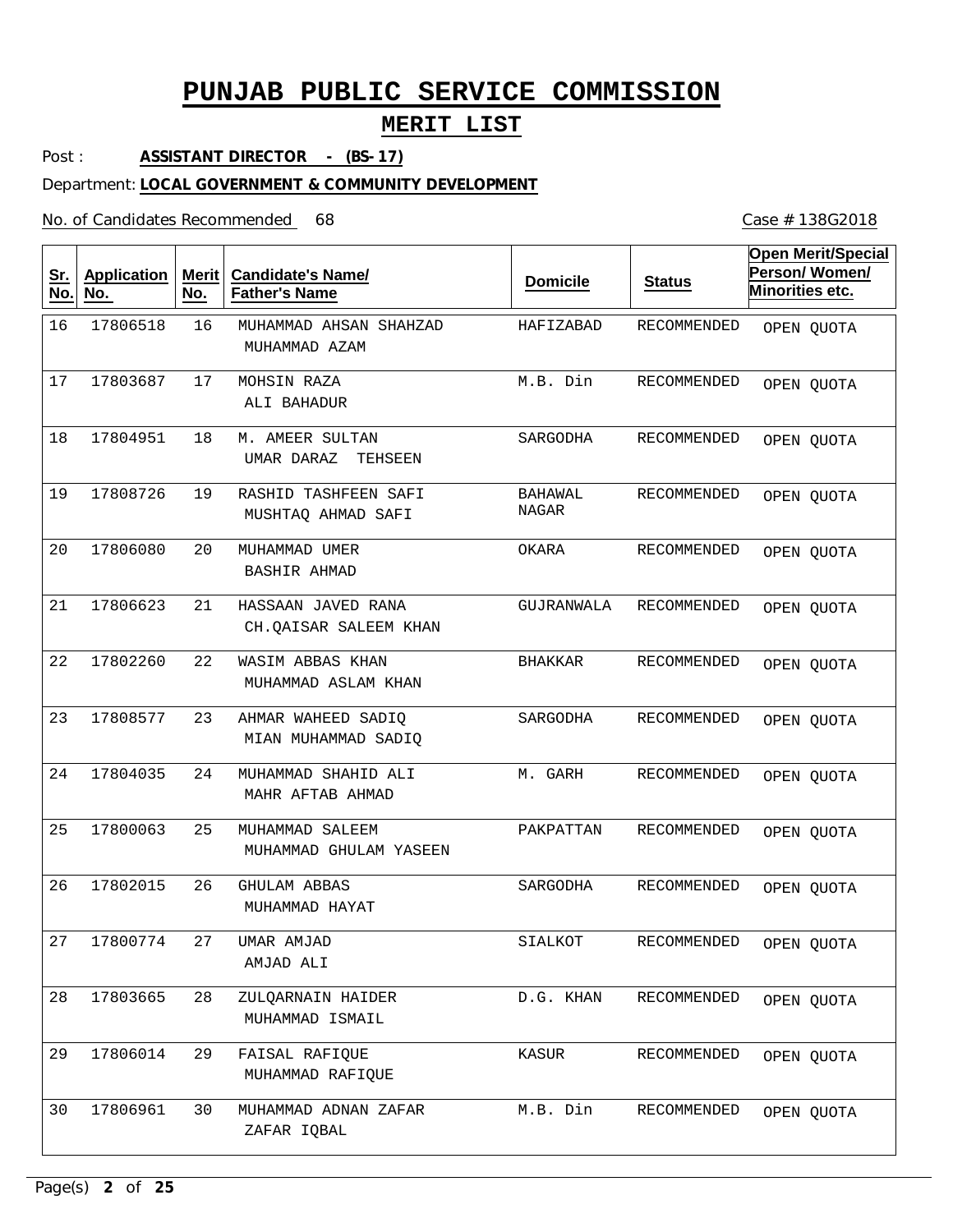## **MERIT LIST**

Post : **ASSISTANT DIRECTOR - (BS-17)**

#### Department: **LOCAL GOVERNMENT & COMMUNITY DEVELOPMENT**

No. of Candidates Recommended

| <u>Sr.</u><br>No. | <b>Application</b><br>No. | Merit<br>No. | <b>Candidate's Name/</b><br><b>Father's Name</b>  | <b>Domicile</b>         | <b>Status</b>      | <b>Open Merit/Special</b><br>Person/Women/<br>Minorities etc. |
|-------------------|---------------------------|--------------|---------------------------------------------------|-------------------------|--------------------|---------------------------------------------------------------|
| 31                | 17801811                  | 31           | KHAWAJA HASAN TABASSUM<br>ALLAH DITTA             | NANKANA<br>SAHIB        | <b>RECOMMENDED</b> | OPEN QUOTA                                                    |
| 32                | 17808686                  | 32           | SHAHID IQBAL<br>MUHAMMAD IQBAL                    | KHANEWAL                | RECOMMENDED        | OPEN QUOTA                                                    |
| 33                | 17805684                  | 33           | MUHAMMAD ASIM<br>NAZIR AHMAD                      | OKARA                   | RECOMMENDED        | OPEN QUOTA                                                    |
| 34                | 17801052                  | 34           | MEHR ATIF SHAHZAD<br>MEHR LIAQAT ALI              | CHINIOT                 | RECOMMENDED        | OPEN QUOTA                                                    |
| 35                | 17805490                  | 35           | AZHAR HUSSAIN<br>MALIK MUHAMMAD YAR               | RAJANPUR                | RECOMMENDED        | OPEN QUOTA                                                    |
| 36                | 17801570                  | 36           | MUHAMMAD AHMAD ZAFAR<br>MUHAMMAD ZAFAR ULLAH KHAN | D.G. KHAN               | RECOMMENDED        | OPEN QUOTA                                                    |
| 37                | 17802018                  | 37           | MUHAMMAD MASOOD<br>MUHAMMAD ASLAM                 | HAFIZABAD               | RECOMMENDED        | OPEN QUOTA                                                    |
| 38                | 17807291                  | 38           | MUAZZAM ALI<br>MUHAMMAD SABIR                     | GUJRANWALA              | RECOMMENDED        | OPEN QUOTA                                                    |
| 39                | 17800920                  | 39           | IMTIAZ AHMAD<br>ZULFIQAR KHAN                     | JHANG                   | RECOMMENDED        | OPEN QUOTA                                                    |
| 40                | 17805205                  | 40           | ZAHEER AHMAD<br>MUHAMMAD AHMAD                    | PAKPATTAN               | RECOMMENDED        | OPEN QUOTA                                                    |
| 41                | 17804037                  | 41           | USMAN KHAN<br>AHMAD ALI                           | FAISALABAD              | RECOMMENDED        | OPEN QUOTA                                                    |
| 42                | 17801067                  | 42           | MUHAMMAD IJAZ<br>MUMTAZ AHMED                     | <b>BAHAWAL</b><br>NAGAR | RECOMMENDED        | OPEN QUOTA                                                    |
| 43                | 17807130                  | 43           | OAISAR BILAL<br>LIAQAT ALI                        | SARGODHA                | RECOMMENDED        | OPEN QUOTA                                                    |
| 44                | 17804895                  | 44           | MUHAMMAD TOUSEEF<br>MAQSOOD AHMAD ANJUM           | FAISALABAD              | RECOMMENDED        | OPEN QUOTA                                                    |
| 45                | 17800395                  | 45           | MUHAMMAD BASIT<br>MAOSOOD AHMAD                   | CHINIOT                 | RECOMMENDED        | OPEN QUOTA                                                    |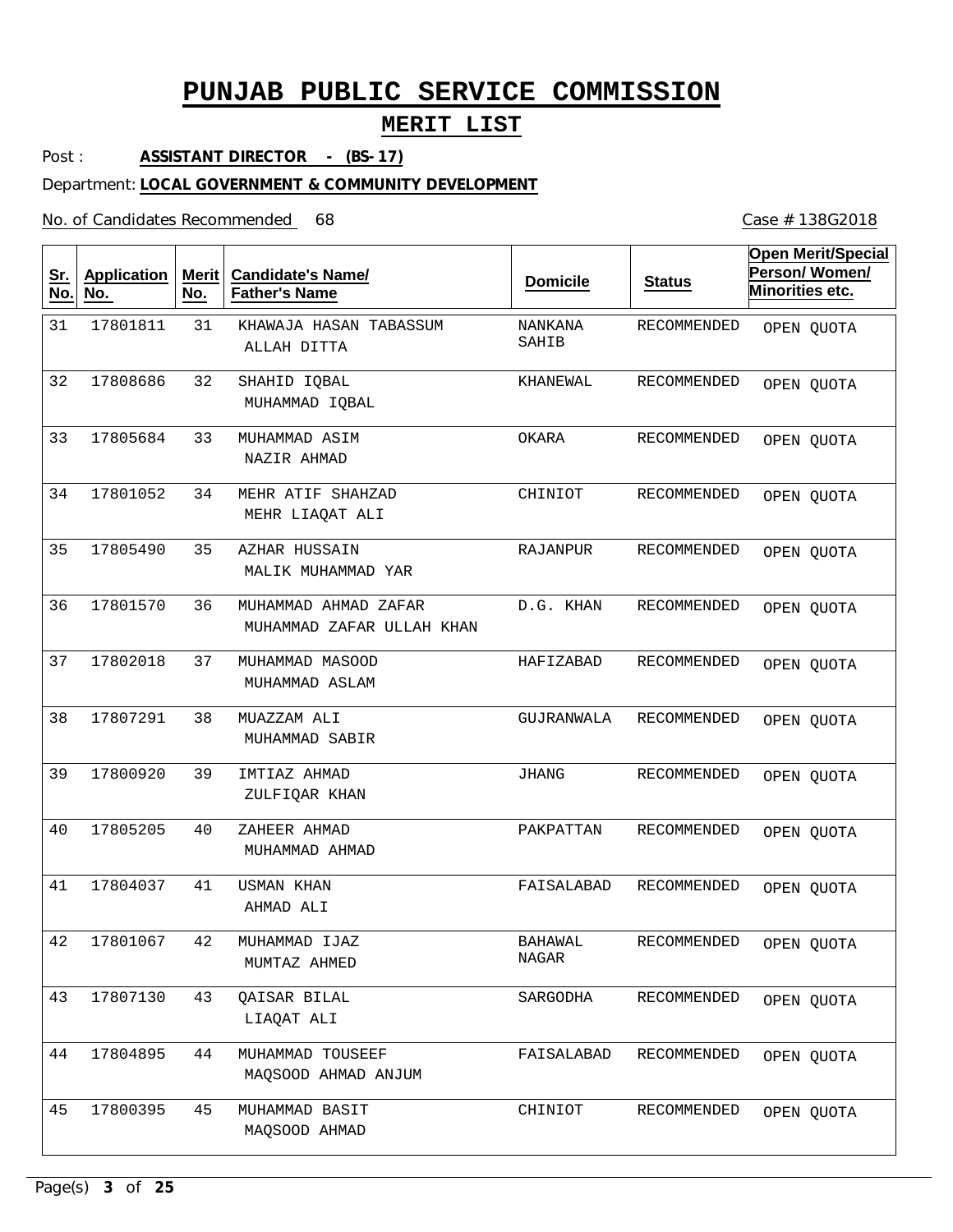## **MERIT LIST**

Post : **ASSISTANT DIRECTOR - (BS-17)**

#### Department: **LOCAL GOVERNMENT & COMMUNITY DEVELOPMENT**

No. of Candidates Recommended

| <u>Sr.</u><br>No. | <b>Application</b><br>No. | <b>Merit</b><br>No. | <b>Candidate's Name/</b><br><b>Father's Name</b>                                       | <b>Domicile</b>  | <b>Status</b>      | <b>Open Merit/Special</b><br>Person/Women/<br>Minorities etc. |
|-------------------|---------------------------|---------------------|----------------------------------------------------------------------------------------|------------------|--------------------|---------------------------------------------------------------|
| 46                | 17807362                  | 46                  | MUHAMMAD SHAHID IQBAL<br>JAM MUHAMMAD IQBAL                                            | M. GARH          | RECOMMENDED        | OPEN QUOTA                                                    |
| 47                | 17801248                  | 47                  | ZAFAR ABBAS<br>MUHAMMAD MUMTAZ                                                         | CHINIOT          | RECOMMENDED        | OPEN QUOTA                                                    |
| 48                | 17808179                  | 52                  | ZOHAIB ABBAS (Selected<br>against Special Persons<br>Quota)<br>MIAN MUHAMMAD SHARIF    | KASUR            | <b>RECOMMENDED</b> | SPECIAL<br>PERSON QUOTA                                       |
| 49                | 17800698                  | 53                  | ASIM HUSSAIN (Selected<br>against Special Zone Quota)<br>KAZIM HUSSAIN                 | KHANEWAL         | RECOMMENDED        | SPECIAL ZONE<br><b>QUOTA</b>                                  |
| 50                | 17805786                  | 57                  | RAIS ISHFAQ AHMAD (Selected<br>against Special Zone Quota)<br>RAIS MUKHTAR AHMAD       | R.Y. KHAN        | RECOMMENDED        | SPECIAL ZONE<br><b>OUOTA</b>                                  |
| 51                | 17803566                  | 65                  | MUHAMMAD RIZWAN (Selected<br>against Special Zone Quota)<br>MUHAMMAD FAKHAR ULLAH      | BAHAWALPUR       | RECOMMENDED        | SPECIAL ZONE<br>QUOTA                                         |
| 52                | 17801755                  | 66                  | MUHAMMAD FIAZ KHAN KHERA<br>(Selected against Special<br>Zone Quota)<br>MUHAMMAD NAWAZ | MULTAN           | RECOMMENDED        | SPECIAL ZONE<br><b>QUOTA</b>                                  |
| 53                | 17808915                  | 68                  | ALTAF HUSSAIN (Selected<br>against Special Zone Quota)<br>MUHAMMAD HUSSAIN             | <b>BHAKKAR</b>   | RECOMMENDED        | SPECIAL ZONE<br>QUOTA                                         |
| 54                | 17806759                  | 69                  | RIZWAN ARSHAD (Selected<br>against Special Zone Quota)<br>MUHAMMAD ARSHAD              | BAHAWAL<br>NAGAR | RECOMMENDED        | SPECIAL ZONE<br><b>QUOTA</b>                                  |
| 55                | 17806249                  | 72                  | GHAYAS AHMAD (Selected<br>against Special Persons<br>Quota)<br>MUHAMMAD RIAZ           | JHANG            | RECOMMENDED        | SPECIAL<br>PERSON QUOTA                                       |
| 56                | 17800547                  | 75                  | TAHSEEN AHMAD (Selected<br>against Special Zone Quota)<br>MUHAMMAD RAFIQUE             | BAHAWAL<br>NAGAR | RECOMMENDED        | SPECIAL ZONE<br>QUOTA                                         |
| 57                | 17802261                  | 76                  | MUHAMMAD WAQAS (Selected<br>against Special Zone Quota)<br>BAQIR HUSSAIN               | R.Y. KHAN        | RECOMMENDED        | SPECIAL ZONE<br>QUOTA                                         |
| 58                | 17804204                  | 77                  | QASIM ALI (Selected against<br>Special Zone Quota)<br>MUHAMMAD TAHIR                   | KHANEWAL         | RECOMMENDED        | SPECIAL ZONE<br>QUOTA                                         |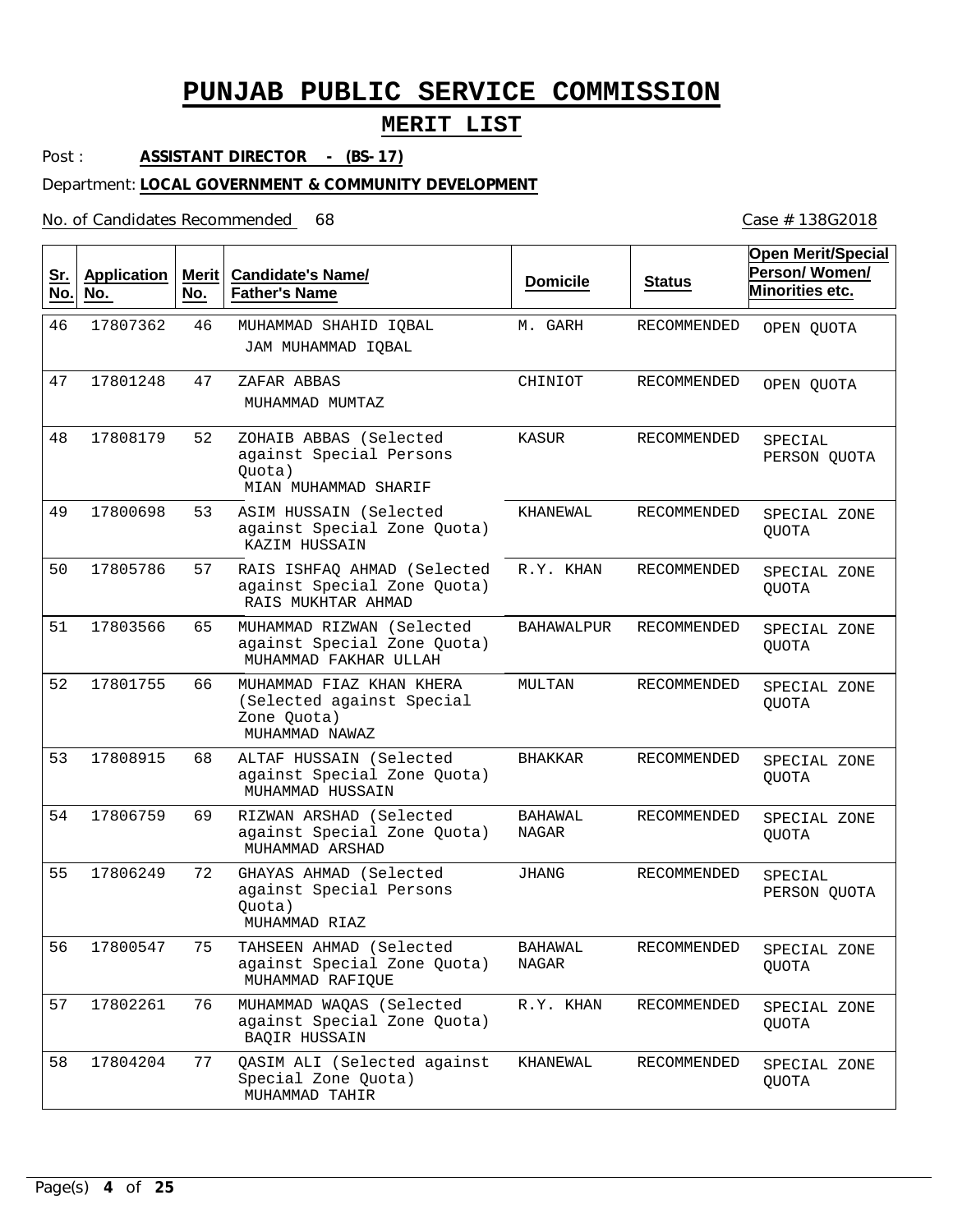## **MERIT LIST**

Post : **ASSISTANT DIRECTOR - (BS-17)**

#### Department: **LOCAL GOVERNMENT & COMMUNITY DEVELOPMENT**

No. of Candidates Recommended 68

| <u>Sr.</u><br>No. | <b>Application</b><br>No. | Merit<br>No. | <b>Candidate's Name/</b><br><b>Father's Name</b>                                    | <b>Domicile</b> | <b>Status</b>      | <b>Open Merit/Special</b><br>Person/Women/<br>Minorities etc. |
|-------------------|---------------------------|--------------|-------------------------------------------------------------------------------------|-----------------|--------------------|---------------------------------------------------------------|
| 59                | 17806074                  | 78           | MANSOOR HUSSAIN (Selected<br>against Special Persons<br>Quota)<br>NAZIR AHMAD       | M.B. Din        | <b>RECOMMENDED</b> | SPECIAL<br>PERSON QUOTA                                       |
| 60                | 17805364                  | 79           | WASSIM ABBAS (Selected<br>against Special Zone Quota)<br>MALIK MUHAMMAD AKHTAR      | <b>BHAKKAR</b>  | <b>RECOMMENDED</b> | SPECIAL ZONE<br><b>OUOTA</b>                                  |
| 61                | 17800343                  | 82           | MUHAMMAD SANA ULLAH<br>(Selected against Special<br>Zone Quota)<br>NAIK MUHAMMAD    | <b>BHAKKAR</b>  | RECOMMENDED        | SPECIAL ZONE<br><b>OUOTA</b>                                  |
| 62                | 17800531                  | 84           | ABDUL GHAFOOR (Selected<br>against Special Zone Quota)<br>MUHAMMAD RAMZAN           | M. GARH         | RECOMMENDED        | SPECIAL ZONE<br>QUOTA                                         |
| 63                | 17806283                  | 85           | MUHAMMAD BILAL (Selected<br>against Special Zone Quota)<br>MANZOOR HUSSAIN          | MULTAN          | RECOMMENDED        | SPECIAL ZONE<br><b>OUOTA</b>                                  |
| 64                | 17800189                  | 87           | MUHAMMAD ASAD (Selected<br>against Special Persons<br>Ouota)<br>MUHAMMAD BASHIR     | HAFIZABAD       | <b>RECOMMENDED</b> | SPECIAL<br>PERSON QUOTA                                       |
| 65                | 17807794                  | 89           | KHIZAR HAYYAT (Selected<br>against Special Zone Quota)<br>HAJI JINDWADA AKHTAR      | RAJANPUR        | <b>RECOMMENDED</b> | SPECIAL ZONE<br><b>OUOTA</b>                                  |
| 66                | 17800346                  | 137          | HASHIM ALI (Selected against<br>Minorities Ouota)<br>ZUBAIR AHMAD                   | LAHORE          | <b>RECOMMENDED</b> | MINORITY<br><b>QUOTA</b>                                      |
| 67                | 17802288                  | 139          | ALI NASEER AMINI (Selected<br>against Minorities Quota)<br>MIAN NASEER UD DIN AMINI | RAWALPINDI      | RECOMMENDED        | MINORITY<br><b>QUOTA</b>                                      |
| 68                | 17808714                  | 217          | ANOSH DANIEL (Selected<br>against Minorities Quota)<br>DANIEL JAVED                 | OKARA           | <b>RECOMMENDED</b> | MINORITY<br><b>QUOTA</b>                                      |

|   | Following Candidate(s) Could Not Come In the Orbit of Selection |    |                                 |         |  |                 |
|---|-----------------------------------------------------------------|----|---------------------------------|---------|--|-----------------|
|   | 17807418                                                        | 48 | WAOAR UL HASSAN<br>OUTAB ALI    | SAHIWAL |  | NOT RECOMMENDED |
| 2 | 17801586                                                        | 49 | MUHAMMAD NAVEED<br>BASHIR AHMAD | JHANG   |  | NOT RECOMMENDED |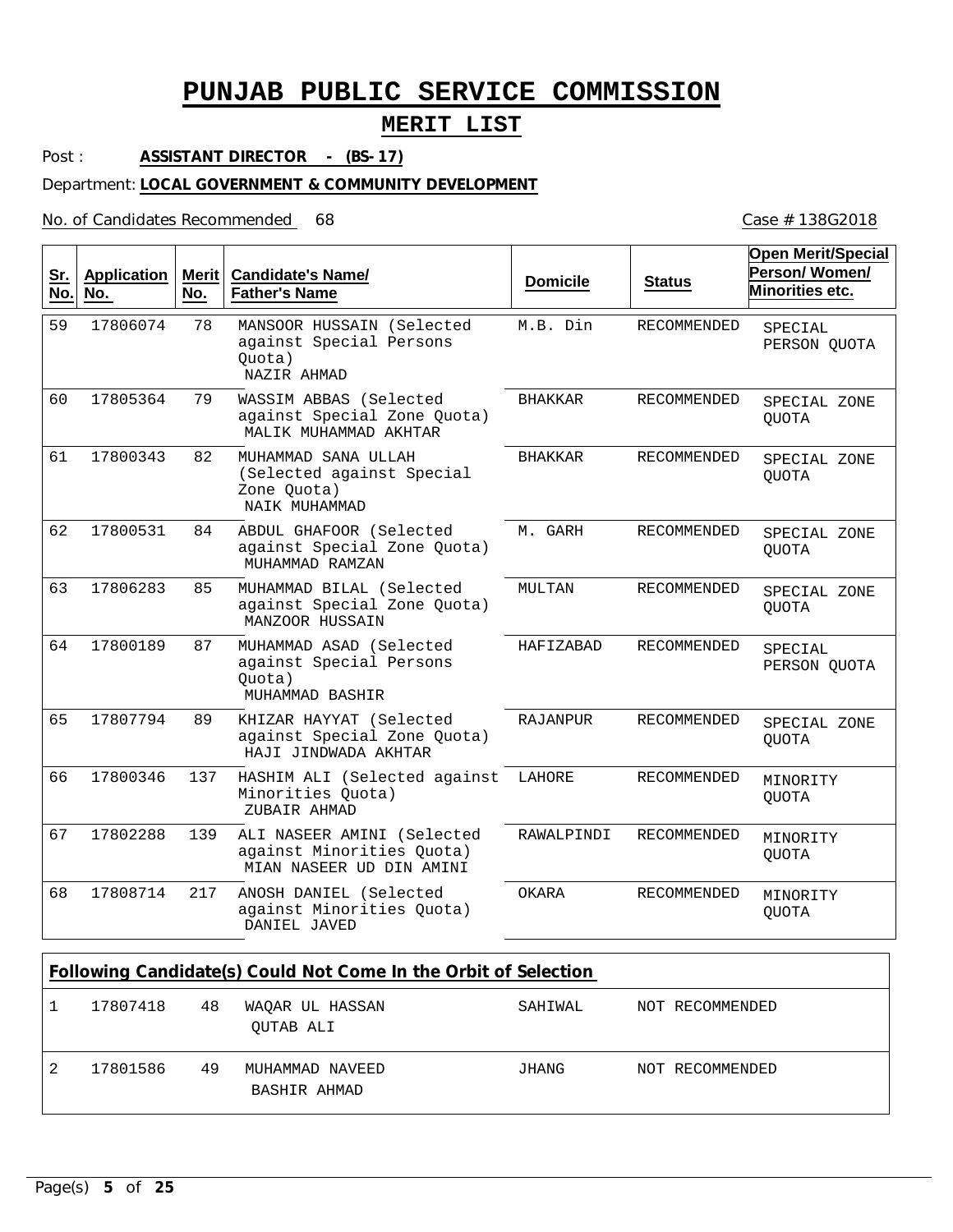### **MERIT LIST**

Post : **ASSISTANT DIRECTOR - (BS-17)**

#### Department: **LOCAL GOVERNMENT & COMMUNITY DEVELOPMENT**

No. of Candidates Recommended

| <u>Sr.</u><br>No. | <b>Application</b><br>No. | Merit  <br>No. | <b>Candidate's Name/</b><br><b>Father's Name</b> | <b>Domicile</b> | <b>Status</b>   | <b>Open Merit/Special</b><br>Person/Women/<br>Minorities etc. |
|-------------------|---------------------------|----------------|--------------------------------------------------|-----------------|-----------------|---------------------------------------------------------------|
|                   |                           |                |                                                  |                 |                 |                                                               |
| 3                 | 17802969                  | 50             | SAQIB ADNAN<br>MUHAMMAD AKBAR                    | LAHORE          | NOT RECOMMENDED |                                                               |
| 4                 | 17800390                  | 51             | MUHAMMAD IRFAN<br>NAZEER AHMAD                   | SARGODHA        | NOT RECOMMENDED |                                                               |
| 5                 | 17805229                  | 54             | ALI ASGHAR<br>LATIF AHMAD                        | KASUR           | NOT RECOMMENDED |                                                               |
| 6                 | 17805777                  | 55             | MUHAMMAD ABUBAKAR<br>MUHAMMAD ANSAR              | GUJRANWALA      | NOT RECOMMENDED |                                                               |
| 7                 | 17806755                  | 56             | ZAMAN ISHAO<br>MUHAMMAD ISHAQ                    | LAHORE          | NOT RECOMMENDED |                                                               |
| 8                 | 17802140                  | 58             | ASIM NASEER<br>NASEER AHMED                      | SIALKOT         | NOT RECOMMENDED |                                                               |
| 9                 | 17803454                  | 59             | ALI HUSSNAIN ARIF<br>CHAUDHRY MUHAMMAD ARIF      | M.B. Din        | NOT RECOMMENDED |                                                               |
| 10                | 17805436                  | 60             | MUHAMMAD ASIF<br>TAJA KHAN                       | CHINIOT         | NOT RECOMMENDED |                                                               |
| 11                | 17807023                  | 61             | AHMAD SHAIR<br>MUHAMMAD SADIQUE                  | M.B. Din        | NOT RECOMMENDED |                                                               |
| 12                | 17801729                  | 62             | HAFIZ MUHAMMAD AHSAN<br>GHULAM ABBAS             | KHUSHAB         | NOT RECOMMENDED |                                                               |
| 13                | 17804969                  | 63             | MIRZA ALI GOHAR BAIG<br>MIRZA SULTAN BAIG        | JHANG           | NOT RECOMMENDED |                                                               |
| 14                | 17805946                  | 64             | QASIM NAWAZ RANJHA<br>MUHAMMAD NAWAZ RANJHA      | M.B. Din        | NOT RECOMMENDED |                                                               |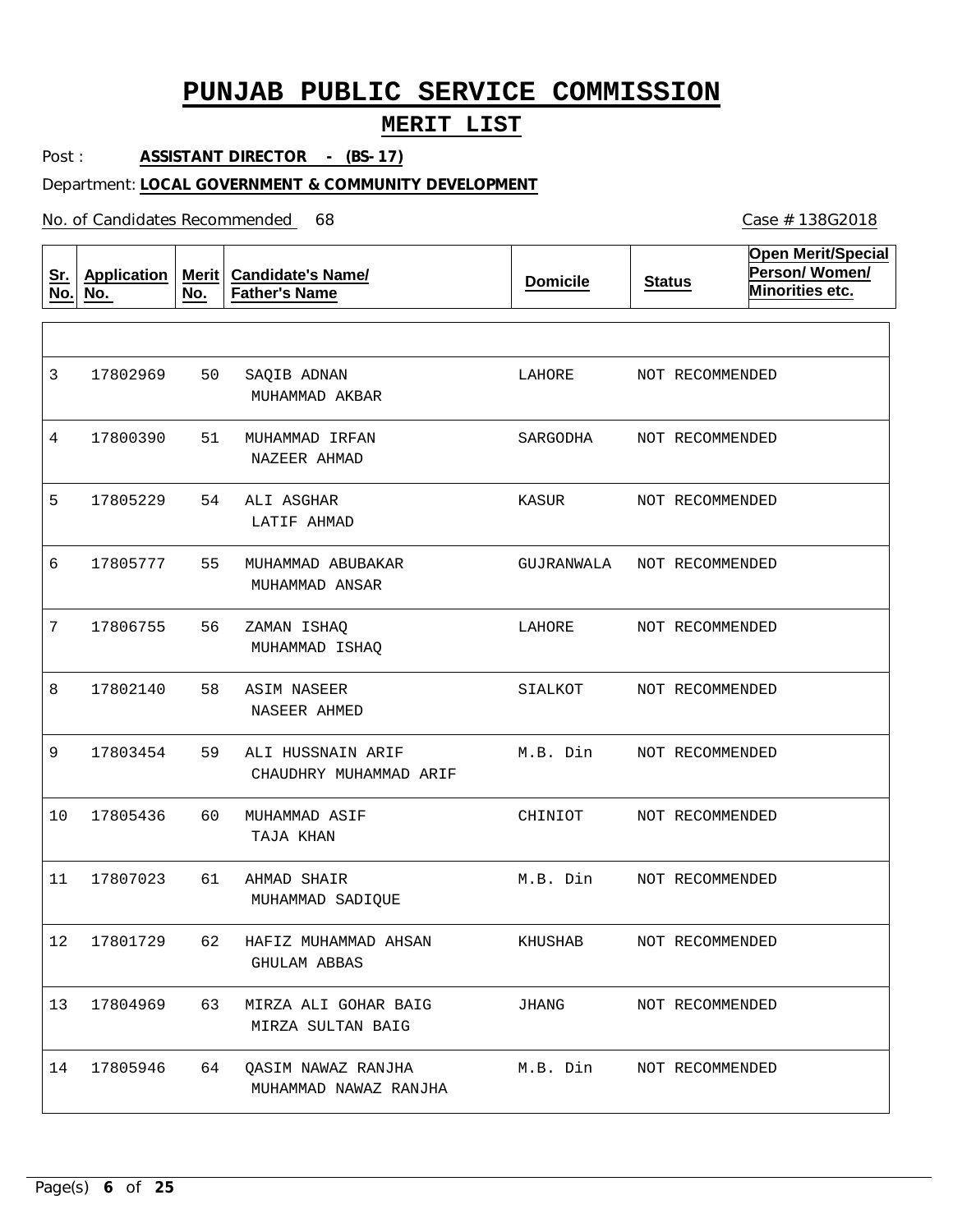### **MERIT LIST**

Post : **ASSISTANT DIRECTOR - (BS-17)**

#### Department: **LOCAL GOVERNMENT & COMMUNITY DEVELOPMENT**

No. of Candidates Recommended

**Sr. No. Application No. Merit No. Candidate's Name/ Father's Name Domicile Status Open Merit/Special Person/ Women/ Minorities etc.** 67 70 MUHAMMAD USMAN NAZIR 71 73 74 80 81 83 86 88 90 91 IRFAN HAIDER MUHAMMAD ZAHID ABDUL WAHAB NAJAM SYED FAHAD HUSSAIN GILLANI KASHIF IHSAN TARIQ MASOOD GHULAM MUSTAFA ZAIGHAM SIDDIQUE KASHIF MEHMOOD UMAR USMAN USMAN BASHIR MALIK SHAUKAT ALI NAZIR AHMAD MUHAMMAD ANWAR QANWAR NAJAM UL ARIFEEN SYED IJAZ HUSSAIN GILLANI IHSAN ULLAH MUHAMMAD KHAN ZULFIQAR ALI CHAUDHARY MUHAMMAD SIDDIQUE MEHMOOD AHMAD MUHABBAT ALI MUHAMMAD BASHIR 15 16 17804841 17 18 19  $20$ 21 22 17804384 23 24 17809127 25 26 17800210 17807160 17801107 17808749 17800526 17805459 17800093 17801272 17800035 LAHORE SAHIWAL M.B. Din KASUR LAHORE HAFIZABAD SARGODHA CHINIOT JHANG KASUR M.B. Din GUJRANWALA NOT RECOMMENDED NOT RECOMMENDED NOT RECOMMENDED NOT RECOMMENDED NOT RECOMMENDED NOT RECOMMENDED NOT RECOMMENDED NOT RECOMMENDED NOT RECOMMENDED NOT RECOMMENDED NOT RECOMMENDED NOT RECOMMENDED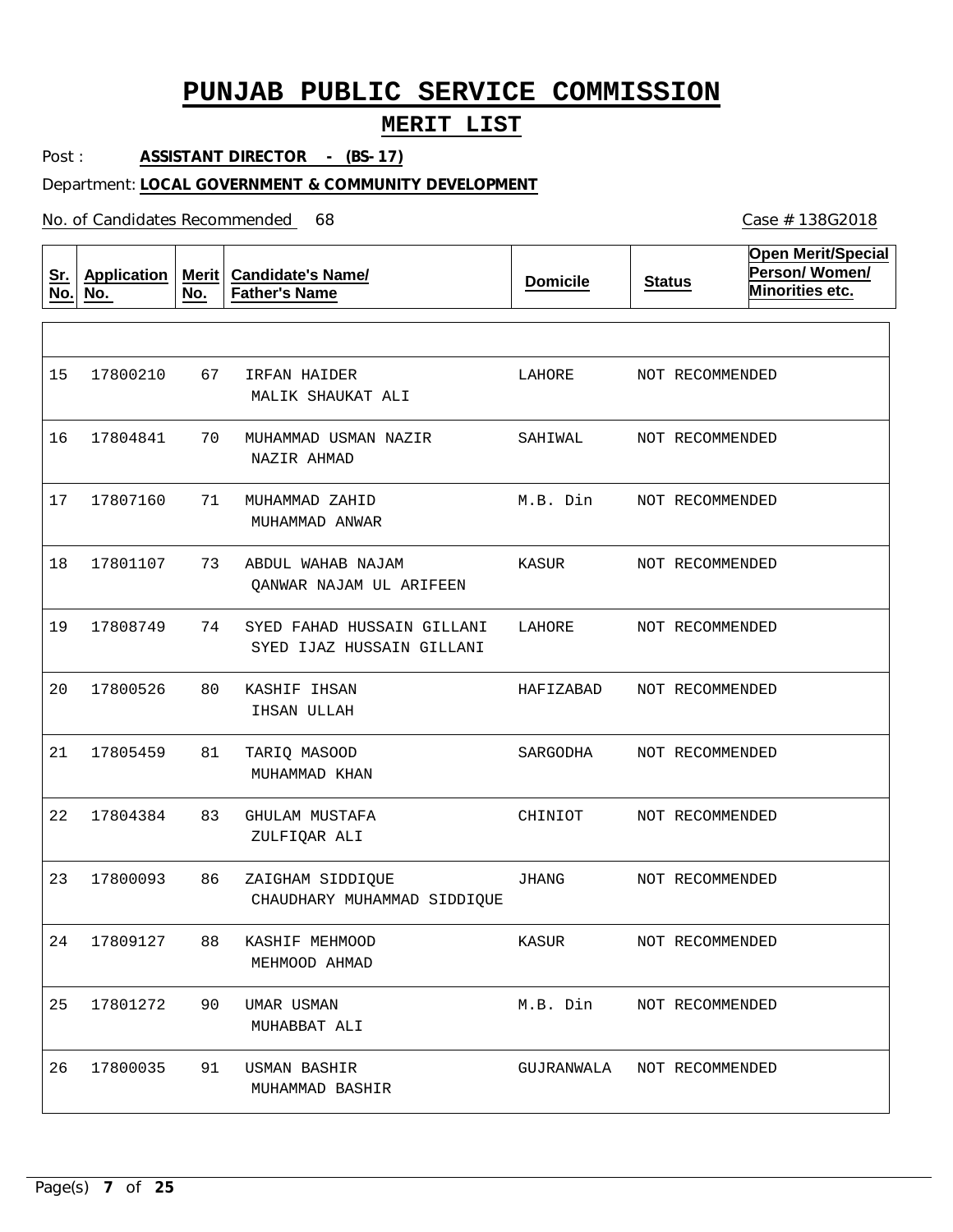### **MERIT LIST**

Post : **ASSISTANT DIRECTOR - (BS-17)**

#### Department: **LOCAL GOVERNMENT & COMMUNITY DEVELOPMENT**

No. of Candidates Recommended

**Sr. No. Application No. Merit No. Candidate's Name/ Father's Name Domicile Status Open Merit/Special Person/ Women/ Minorities etc.** 92 93 94 95 96 97 98 99 100 HAMMAD YOUNIS 101 MUHAMMAD MUBASHER 102 EJAZ AHMED 103 MUHAMMAD SALEEM ZAMIR UL HASSAN QAMAR UZ ZAMAN MUHAMMAD MUDASSAR KHAN USMAN UMAR MUHAMMAD ASIF NAWAZ MUHAMMAD YAR SHERAZ NASIR MUHAMMAD IRFAN ZULIFQAR ALI MUHAMMAD ARSHAD AMIR ABDULLAH KHAN UMAR HAYAT RAB NAWAZ KHAN MAQBOOL AHMAD GHAZANFAR ALI MUHAMMAD RAMZAN MUHAMMAD YOUNIS MUHAMMAD ASHRAF MUHAMMAD ANWAR NAZIR AHMAD 27 28 17801770 29 30 31 32 33 34 17805581 35 36 37 17804269 38 17809583 17805184 17807832 17803724 17800758 17804706 17801089 17800483 17801448 BHAKKAR SHEIKHUPURA NOT RECOMMENDED BHAKKAR M.B. Din M. GARH OKARA HAFIZABAD BHAKKAR RAJANPUR BAHAWAL NAGAR BHAKKAR CHINIOT NOT RECOMMENDED NOT RECOMMENDED NOT RECOMMENDED NOT RECOMMENDED NOT RECOMMENDED NOT RECOMMENDED NOT RECOMMENDED NOT RECOMMENDED NOT RECOMMENDED NOT RECOMMENDED NOT RECOMMENDED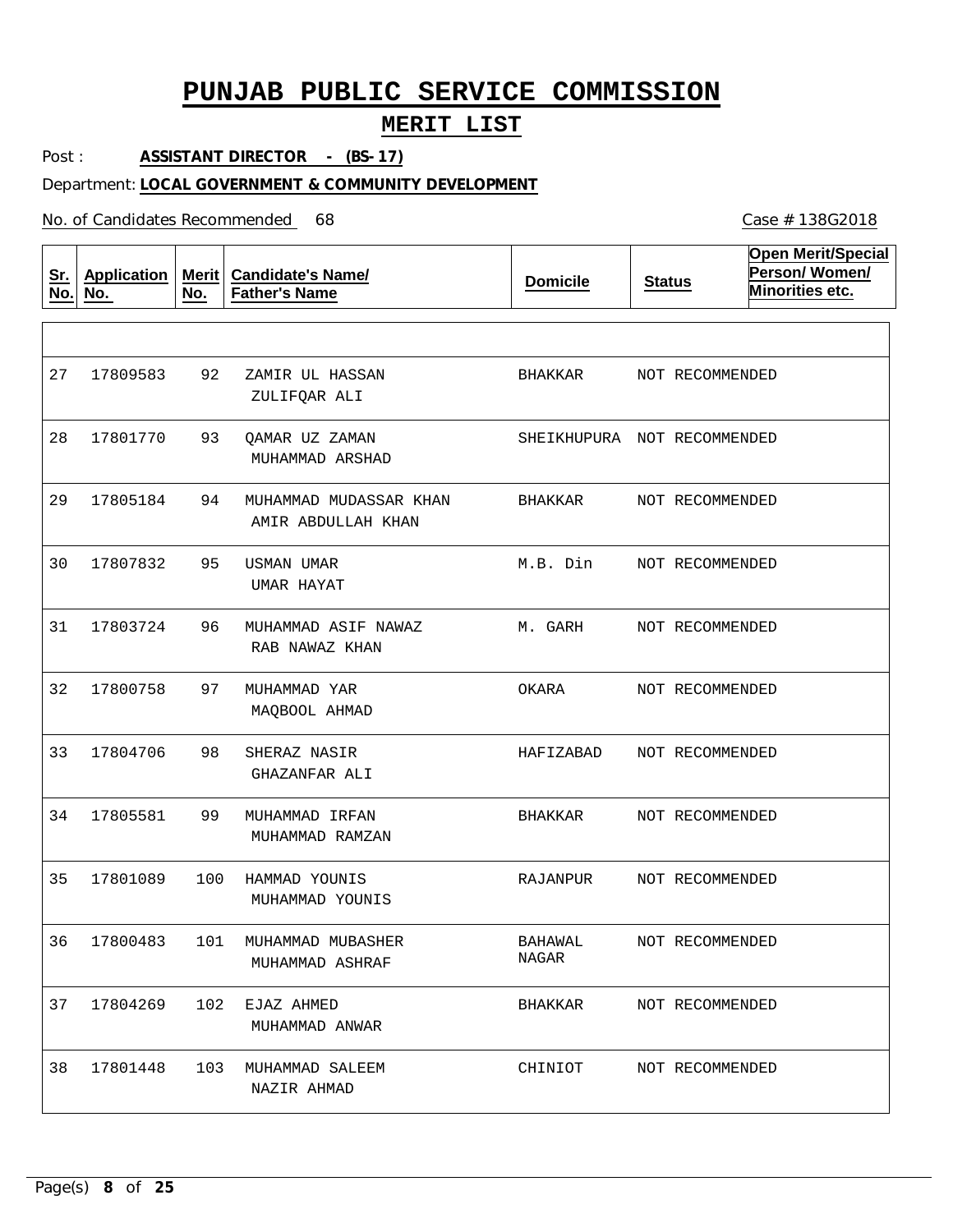### **MERIT LIST**

Post : **ASSISTANT DIRECTOR - (BS-17)**

#### Department: **LOCAL GOVERNMENT & COMMUNITY DEVELOPMENT**

No. of Candidates Recommended

**Sr. No. Application No. Merit No. Candidate's Name/ Father's Name Domicile Status Open Merit/Special Person/ Women/ Minorities etc.** 104 KASHIF ALI BHATTI 105 BILAL AHMAD 106 MUHAMMAD SAKANDER HAYAT 107 108 109 ALLAH DITTA SIAL 110 SAKANDAR HAYAT KHAN 111 AQIB IMDAD 112 AITAZAZ ALI AHSAN 113 MUHAMMAD ARSHAD 114 MUHAMMAD UMAIR 17803921 115 MUAZAM ALI WAQAS SHAFIQ SHEIKH MUHAMMAD ALI KARAMAT ALI BHATTI ZAHOOR AHMAD MUHAMMAD SIDDIQUE MUHAMMAD SHAFIQ MUHAMMAD SAQLAIN ASLAM NOOR MUHAMMAD MUHAMMAD AFZAL KHAN CH.IMDAD ULLAH LIAQAT ALI MUHAMMAD AKRAM MUHAMMAD YASEEN NASIR MUHAMMAD SARWAR 39 40 17800095 41 42 43 44 45 46 47 48 49 50 17807171 17800629 17808573 17802542 17800550 17803584 17802155 17802213 17804337 17806196 LAHORE NANKANA SAHIB FAISALABAD JHANG BHAKKAR KHANEWAL BHAKKAR HAFIZABAD SARGODHA LAHORE SHEIKHUPURA NOT RECOMMENDED M.B. Din NOT RECOMMENDED NOT RECOMMENDED NOT RECOMMENDED NOT RECOMMENDED NOT RECOMMENDED NOT RECOMMENDED NOT RECOMMENDED NOT RECOMMENDED NOT RECOMMENDED NOT RECOMMENDED NOT RECOMMENDED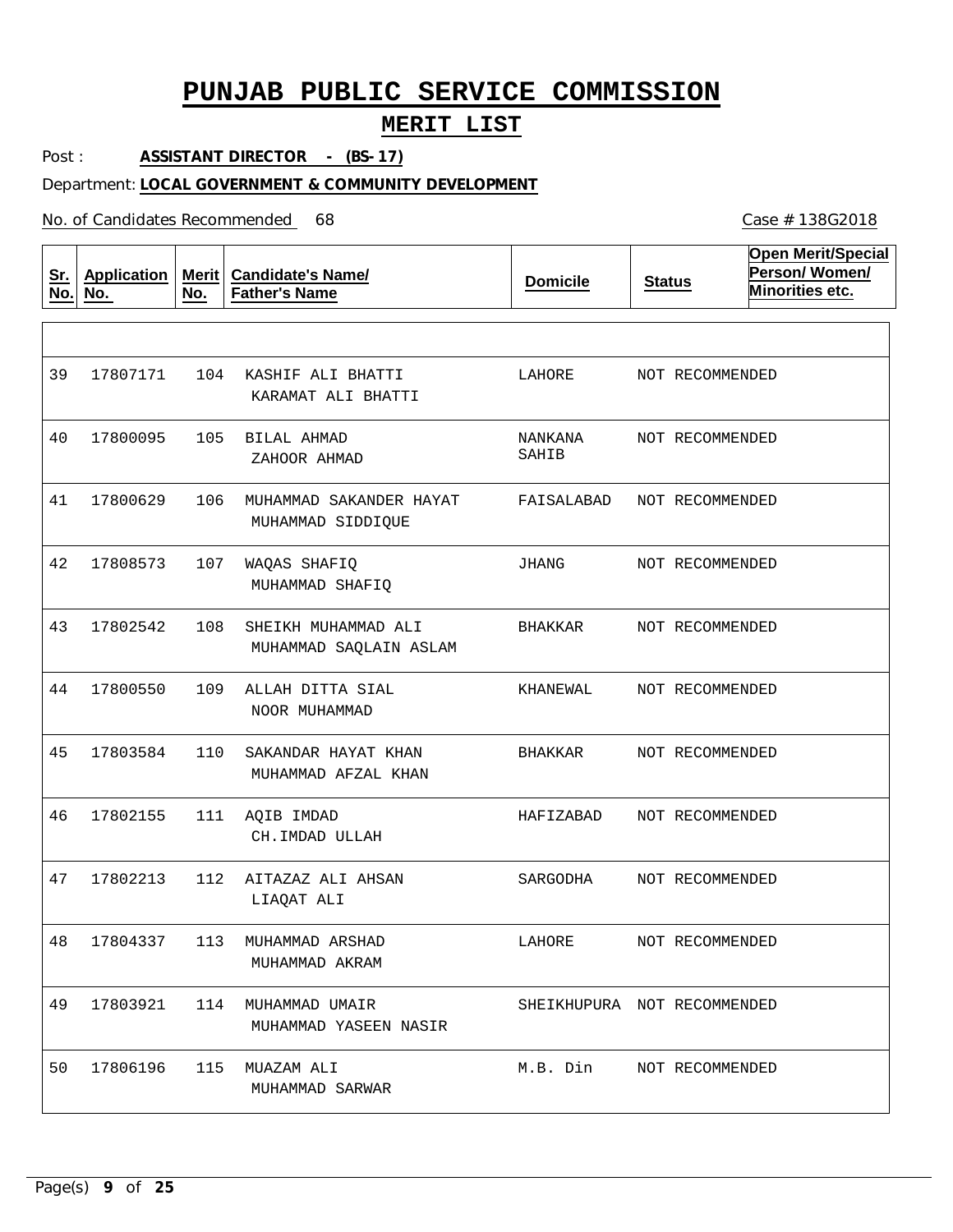### **MERIT LIST**

Post : **ASSISTANT DIRECTOR - (BS-17)**

#### Department: **LOCAL GOVERNMENT & COMMUNITY DEVELOPMENT**

No. of Candidates Recommended

**Sr. No. Application No. Merit No. Candidate's Name/ Father's Name Domicile Status Open Merit/Special Person/ Women/ Minorities etc.** 116 MUHAMMAD IMRAN KHAN 117 ADNAN SADIQ 118 119 MUHAMMAD SHAHBAZ 120 FAISAL ASLAM 121 MUHAMMAD ZAHID FAROOQ 122 IMRAN SHOUKAT 123 KHIZAR HAYAT 124 MOHSAN IQBAL 125 ADNAN AHMAD 126 ZAFAR ABBAS 127 MUHAMMAD BILAL FATEH SHER RAI HABIB UR REHMAN KHAN MUHAMMAD SADIQ RAI NOOR MUHAMMAD HAJI AHMAD MUHAMMAD ASLAM GHULAM SARWAR SHAHEEN SHOUKAT ALI JAM FAIZ ALI MUHAMMAD IQBAL NAZIR AHMAD NAIK MUHAMMAD TARIQ MEHMOOD 51 52 17804891 53 54 55 56 57 58 59 60 61 62 17800706 17803746 17800144 17800127 17803831 17801051 17804662 17802761 17803461 17800906 17803353 KHANEWAL SHEIKHUPURA NOT RECOMMENDED OKARA M. GARH PAKPATTAN D.G. KHAN VEHARI M. GARH M. GARH BAHAWAL NAGAR JHANG LAHORE NOT RECOMMENDED NOT RECOMMENDED NOT RECOMMENDED NOT RECOMMENDED NOT RECOMMENDED NOT RECOMMENDED NOT RECOMMENDED NOT RECOMMENDED NOT RECOMMENDED NOT RECOMMENDED NOT RECOMMENDED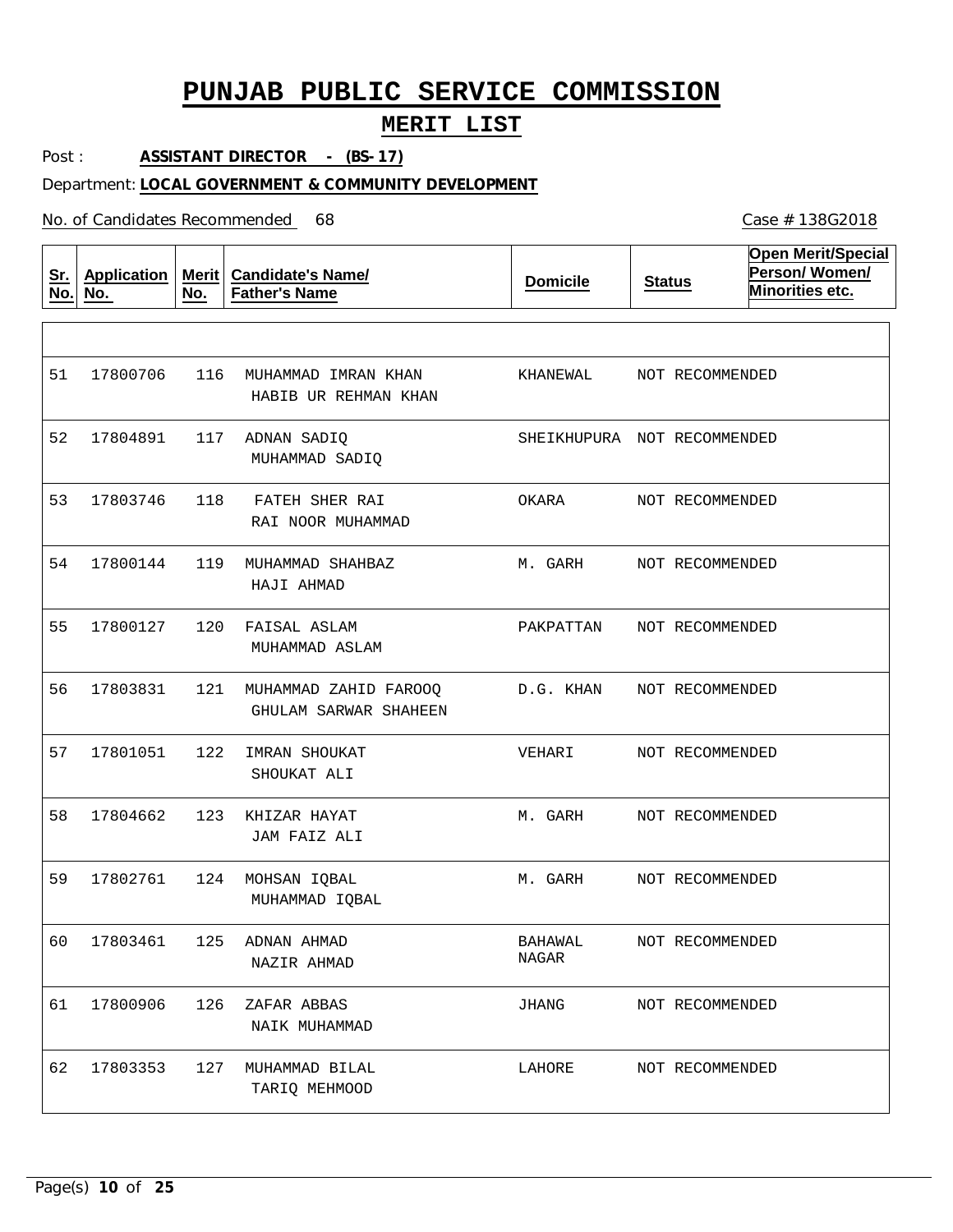### **MERIT LIST**

Post : **ASSISTANT DIRECTOR - (BS-17)**

#### Department: **LOCAL GOVERNMENT & COMMUNITY DEVELOPMENT**

No. of Candidates Recommended

**Sr. No. Application No. Merit No. Candidate's Name/ Father's Name Domicile Status Open Merit/Special Person/ Women/ Minorities etc.** 128 129 AZMAT ALI 130 MUHAMMAD IMRAN ASHRAF 131 NASIR RAZA 132 SHUJAT NAWAZ 133 134 MANSAB ALI 135 MAQSOOD KHALID 136 MUHAMMAD BINYAMEEN 138 SALMAN AHMAD 140 MUHAMMAD BAQIR HAIDER 141 AHMED NAWAZ SAQIB RAFIQ SAGHIR AHMED MUHAMMAD RAFIQ MUHAMMAD IQBAL MUHAMMAD ASHRAF SHER MUHAMMAD MUHAMMAD NAWAZ NISAR AHMED SHER MUHAMMAD MUHAMMAD KHALID MUHAMMAD AFZAL ZULFIQAR ALI MUHAMMAD AKRAM RUB NAWAZ 63 64 17800088 65 66 67 68 69 70 71 72 17800023 73 17800502 74 17800040 17803705 17802068 17802555 17802572 17805729 17805232 17801278 17803447 VEHARI VEHARI CHINIOT CHINIOT M.B. Din LAHORE CHINIOT SAHIWAL SIALKOT SHEIKHUPURA NOT RECOMMENDED LAHORE SIALKOT NOT RECOMMENDED NOT RECOMMENDED NOT RECOMMENDED NOT RECOMMENDED NOT RECOMMENDED NOT RECOMMENDED NOT RECOMMENDED NOT RECOMMENDED NOT RECOMMENDED NOT RECOMMENDED NOT RECOMMENDED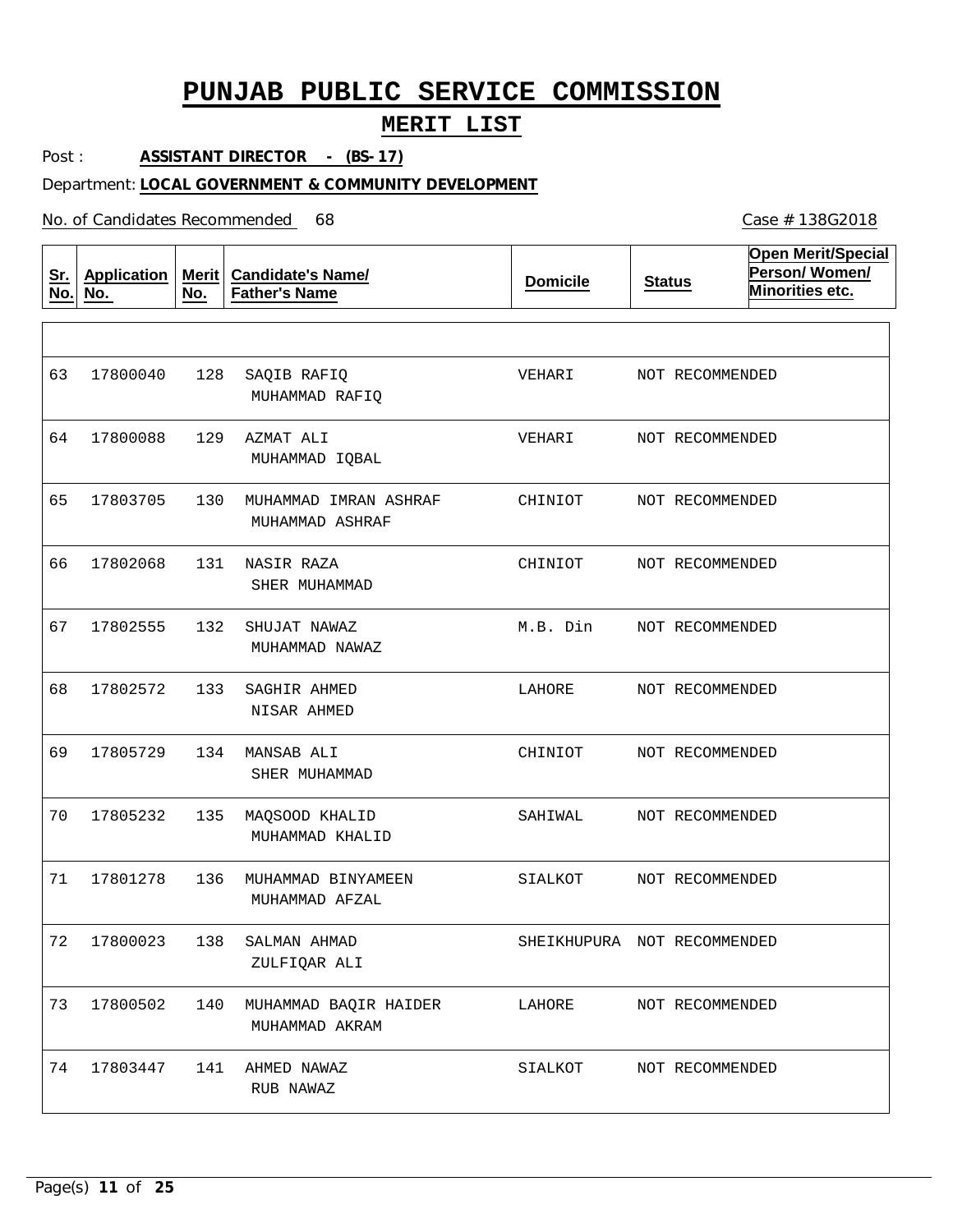### **MERIT LIST**

Post : **ASSISTANT DIRECTOR - (BS-17)**

#### Department: **LOCAL GOVERNMENT & COMMUNITY DEVELOPMENT**

No. of Candidates Recommended

| <u>Sr.</u><br>No. | <b>Application</b><br>No. | Merit $ $<br>No. | <b>Candidate's Name/</b><br><b>Father's Name</b> | <b>Domicile</b> | <b>Status</b>   | <b>Open Merit/Special</b><br>Person/Women/<br>Minorities etc. |
|-------------------|---------------------------|------------------|--------------------------------------------------|-----------------|-----------------|---------------------------------------------------------------|
|                   |                           |                  |                                                  |                 |                 |                                                               |
| 75                | 17805270                  | 142              | MUHAMMAD IRFAN<br>MUHAMMAD ASHRAF                | M.B. Din        | NOT RECOMMENDED |                                                               |
| 76                | 17802004                  | 143              | AHSAN JAMAL<br>NOOR JAMAL KHAN                   | PAKPATTAN       | NOT RECOMMENDED |                                                               |
| 77                | 17802957                  | 144              | FAKHAR FAREED<br>ASHIQ HUSSAIN SHAH              | LAHORE          | NOT RECOMMENDED |                                                               |
| 78                | 17806072                  | 145              | IMRAN KHAN<br>ZAKIR HUSSAIN                      | OKARA           | NOT RECOMMENDED |                                                               |
| 79                | 17804713                  | 146              | TAIMOOR UMAR<br>UMAR HAYAT                       | M.B. Din        | NOT RECOMMENDED |                                                               |
| 80                | 17804308                  | 147              | MUDASSAR HUSSAIN<br>NASIR ALI                    | CHINIOT         | NOT RECOMMENDED |                                                               |
| 81                | 17804869                  | 148              | MUHAMMAD MOHSIN<br>MUHAMMAD ASLAM                | T.T. SINGH      | NOT RECOMMENDED |                                                               |
| 82                | 17806530                  | 149              | SYED IFTKHAR HUSSAIN<br>BAQIR SHAH               | KHANEWAL        | NOT RECOMMENDED |                                                               |
| 83                | 17805836                  | 150              | MUBASHAR SHAHZAD<br>MUHAMMAD ARSHAD              | M.B. Din        | NOT RECOMMENDED |                                                               |
| 84                | 17802003                  |                  | 151 ASIM FAROOQ<br>ZAHID IQBAL ANJUM             | BAHAWALPUR      | NOT RECOMMENDED |                                                               |
| 85                | 17808953                  | 152              | MUHAMMAD ISHAQ<br><b>GHULAM FARID</b>            | LAYYAH          | NOT RECOMMENDED |                                                               |
| 86                | 17801439                  | 153              | JRAR AZIZ JAMI<br>ABDUL AZIZ                     | D.G. KHAN       | NOT RECOMMENDED |                                                               |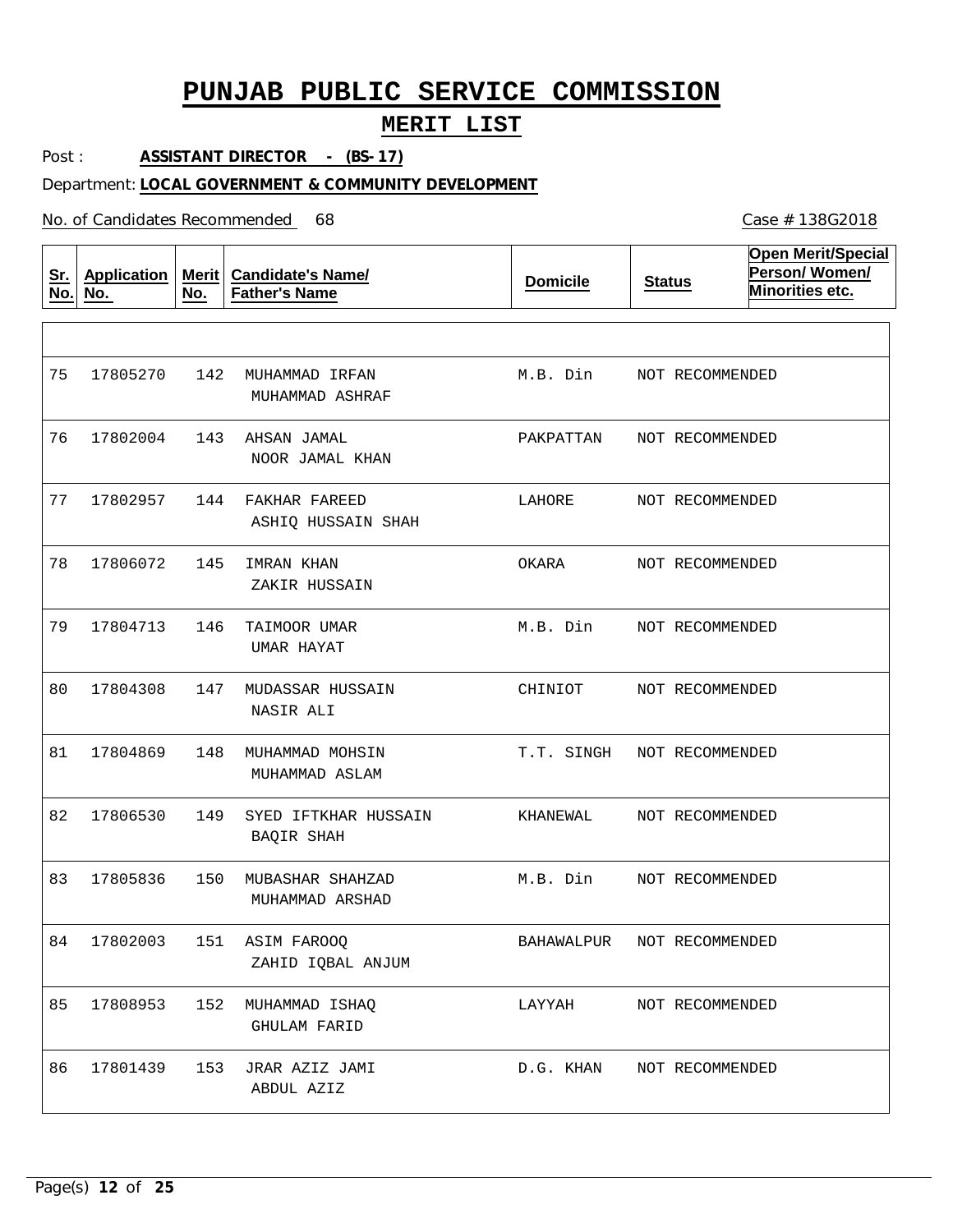### **MERIT LIST**

Post : **ASSISTANT DIRECTOR - (BS-17)**

#### Department: **LOCAL GOVERNMENT & COMMUNITY DEVELOPMENT**

No. of Candidates Recommended

**Sr. No. Application No. Merit No. Candidate's Name/ Father's Name Domicile Status Open Merit/Special Person/ Women/ Minorities etc.** 154 ADNAN ATIF 155 MUHAMMAD SHAHID NAWAZ 156 MUHAMMAD MOHSIN RAZA 157 MAZHAR HUSSAIN 158 MAZHAR IQBAL 159 LIAQAT ALI RANJAH 160 MUHAMMAD AKMAL SAEED 161 MUHAMMAD BILAL GHAURI 162 NAJAF ALI 163 IRFAN UR RAHMAN 164 WASEEM ABBAS 165 ASIF ABBAS MUHAMMAD MUSHTAQ NAWAZ KHAN MUHAMMAD ASLAM MUHAMMAD SADIQ ALLAH BAKHASH MUHAMMAD AFZAL MUHAMMAD AKRAM HAJI MUHAMMAD AYUB GHAURI ABID HUSSAIN MUHAMMAD ASHFAQ KHAN AHMAD BUKHSH ALLAH DITTA 87 88 17803605 89 90 91 92 93 94 95 96 97 17800684 98 17809126 17800697 17802293 17809581 17804567 17801939 17805724 17802326 17805929 17800075 LAHORE BHAKKAR KASUR LAHORE BHAKKAR M.B. Din BAHAWAL NAGAR BHAKKAR GUJRAT KHANEWAL BAHAWALPUR NOT RECOMMENDED KHANEWAL NOT RECOMMENDED NOT RECOMMENDED NOT RECOMMENDED NOT RECOMMENDED NOT RECOMMENDED NOT RECOMMENDED NOT RECOMMENDED NOT RECOMMENDED NOT RECOMMENDED NOT RECOMMENDED NOT RECOMMENDED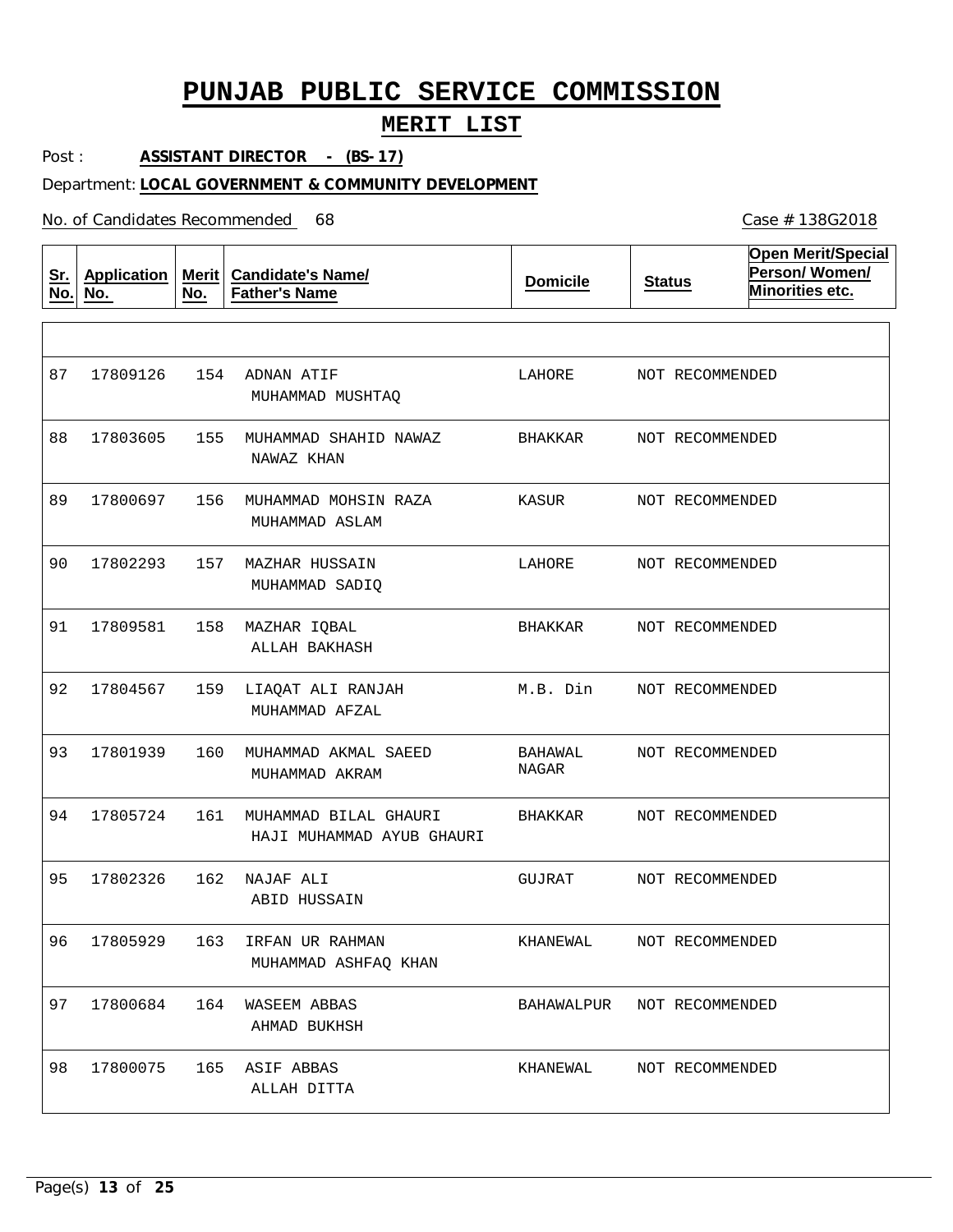### **MERIT LIST**

Post : **ASSISTANT DIRECTOR - (BS-17)**

#### Department: **LOCAL GOVERNMENT & COMMUNITY DEVELOPMENT**

No. of Candidates Recommended

**Sr. No. Application No. Merit No. Candidate's Name/ Father's Name Domicile Status Open Merit/Special Person/ Women/ Minorities etc.** 166 MUHAMMAD SAFIAN 167 ASAD NAWAZ ASHRAF 168 MUHAMMAD AWAIS HUSSAIN 169 170 MUHAMMAD AZHAR IQBAL 171 HAFIZ NASEEM AHMAD NADEEM 172 SIKANDAR AZAM 173 QASWAR ABBAS 174 MUHAMMAD ABUBAKER 175 MUHAMMAD ZAHID 176 ALLAH DITTA SHAD 177 ATIQ-UR-REHMAN ZUBAIR ANJUM (Additional Mar LAHORE MUHAMMAD AMIN AMANAT ALI ABD U SATTAR ANJUM IQBAL ABDUL GHANI MUHAMMAD BOOTA AZAM HUSSAIN GHULAM MOHAMMAD NOOR MUHAMMAD ABDUL HAMEED MUHAMMAD FAIZ MALIK ABDUL RASHEED 99 17801425 100 17800264 101 17807557 102 17803006 103 17800545 104 17804886 105 17801266 106 17802927 107 17800918 108 17802916 109 17800162 110 17806168 GUJRANWALA FAISALABAD NOT RECOMMENDED KASUR LAHORE KASUR KHANEWAL JHANG M. GARH MULTAN BAHAWAL NAGAR BAHAWALPUR NOT RECOMMENDED NOT RECOMMENDED NOT RECOMMENDED NOT RECOMMENDED NOT RECOMMENDED NOT RECOMMENDED NOT RECOMMENDED NOT RECOMMENDED NOT RECOMMENDED NOT RECOMMENDED NOT RECOMMENDED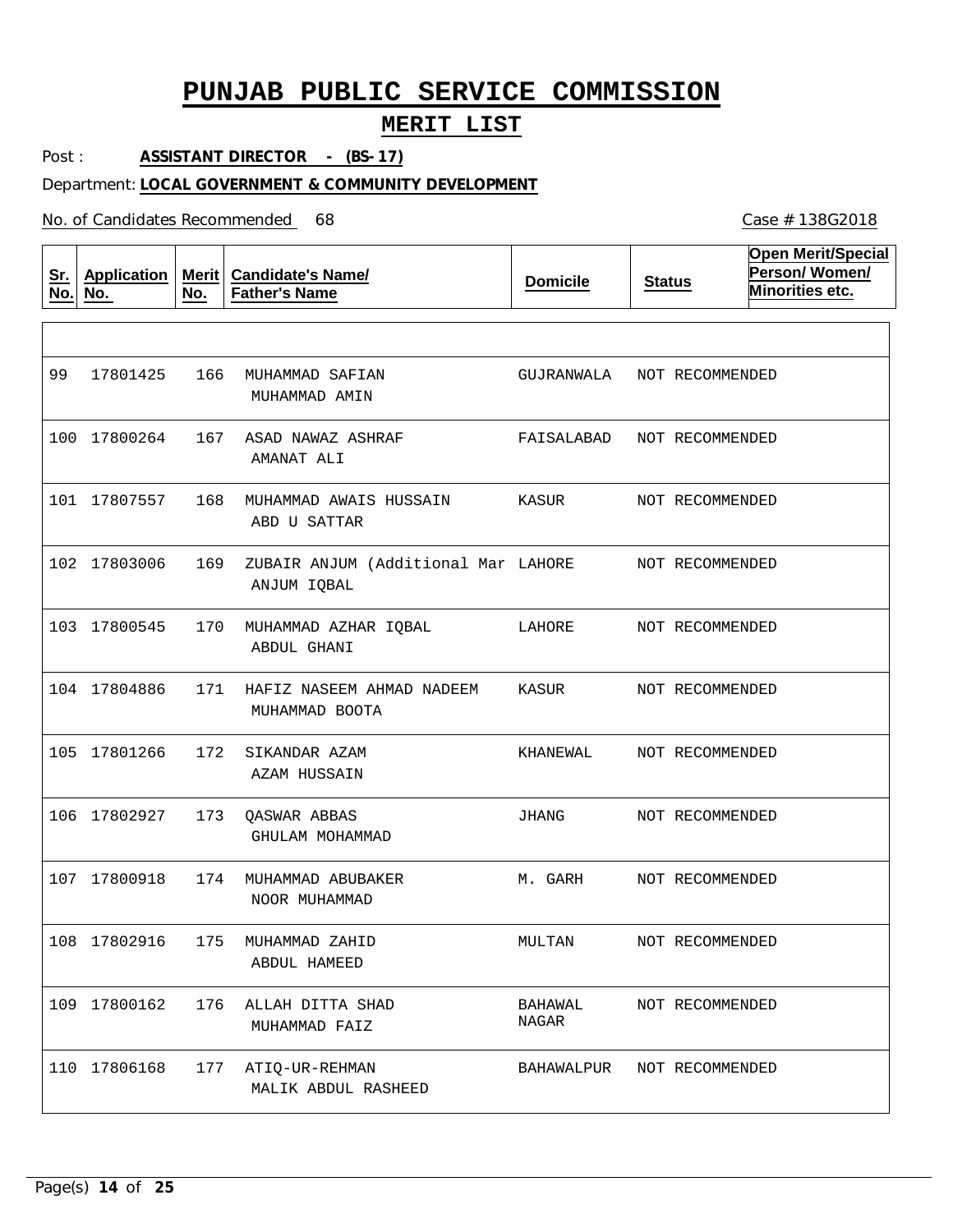### **MERIT LIST**

Post : **ASSISTANT DIRECTOR - (BS-17)**

#### Department: **LOCAL GOVERNMENT & COMMUNITY DEVELOPMENT**

No. of Candidates Recommended

**Sr. No. Application No. Merit No. Candidate's Name/ Father's Name Domicile Status Open Merit/Special Person/ Women/ Minorities etc.** 178 MUHAMMAD ASIF 179 180 HAFIZ JAHANZAIB KHAN 181 182 AHTASHAM AFZAL 183 HAMID RAZA NOOR 184 ARSLAN HAIDER 185 186 MOHSIN ALI 187 MUHAMMAD JUNAID 188 SAEED AHMAD 189 MUHAMMAD UMAR AWAN SYED AHSAN ABDULLAH ZAMAN ALI SAJJAD AHMAD BABAR MUHAMMAD NAWAZ SYED ZAKIR HUSSAIN KHALID MEHMOOD KHAN MANZOOR HUSSAIN MUHAMMAD AFZAL NOOR MUHAMMAD ABDUL RAZZAQ CH.NASRO KHAN NIAZ AHMAD GHULAM MURTAZA MUHAMMAD HAYAT MUHAMMAD RAFIQUE ALVI 111 17803736 112 17808523 113 17801014 114 17806766 115 17805209 116 17807482 117 17801268 118 17803750 119 17800259 120 17800459 121 17803949 122 17801775 VEHARI PAKPATTAN BAHAWAL NAGAR LAHORE M.B. Din GUJRANWALA LODHRAN LAHORE LAHORE MULTAN NANKANA SAHIB FAISALABAD NOT RECOMMENDED NOT RECOMMENDED NOT RECOMMENDED NOT RECOMMENDED NOT RECOMMENDED NOT RECOMMENDED NOT RECOMMENDED NOT RECOMMENDED NOT RECOMMENDED NOT RECOMMENDED NOT RECOMMENDED NOT RECOMMENDED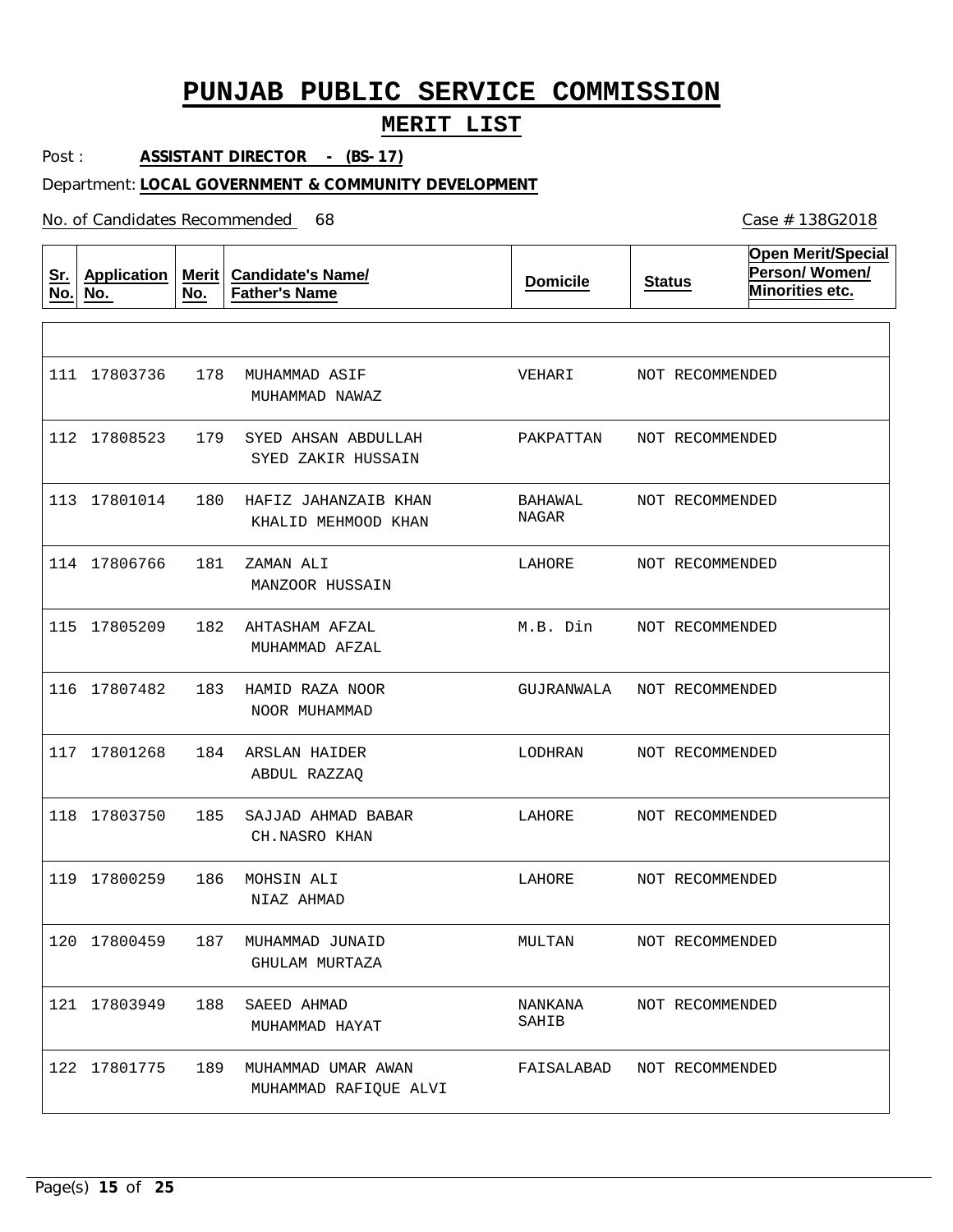### **MERIT LIST**

Post : **ASSISTANT DIRECTOR - (BS-17)**

#### Department: **LOCAL GOVERNMENT & COMMUNITY DEVELOPMENT**

No. of Candidates Recommended

**Sr. No. Application No. Merit No. Candidate's Name/ Father's Name Domicile Status Open Merit/Special Person/ Women/ Minorities etc.** 190 ZAFAR HUSSAIN 191 FAHEEM ABBASS 192 MUHAMMAD ANWAR 193 RIZWAN BASHIR 194 MIRZA NIYAMAT BAIG 195 NAEEM KHALID 196 SYED ASAD ABRAR KAZMI 197 198 JAMSHED KHAN SABIR 199 200 AMER SHAHZAD 201 SOHAIL AHMED SHAH NAWAZ SHAKEEL AHMAD ALLAH BAKHSH MALIK NASEEM AKHTAR MUHAMMAD ASLAM BASHIR AHMED MIRZA MUHAMMAD RAMZAN KHALID QARNAIN SYED ABRAR HUSSAIN SHAH HAQ NAWAZ MUHABAT KHAN SABIR MUHAMMAD RASHID ARIF HUSSAIN RAJA KHAN 123 17800070 124 17805180 125 17809527 126 17801545 127 17800233 128 17802619 129 17802648 130 17802316 131 17804674 132 17804937 133 17801390 134 17802533 LODHRAN BHAKKAR M.B. Din GUJRANWALA NOT RECOMMENDED KASUR KHUSHAB M.B. Din SARGODHA GUJRANWALA NAROWAL HAFIZABAD LAHORE NOT RECOMMENDED NOT RECOMMENDED NOT RECOMMENDED NOT RECOMMENDED NOT RECOMMENDED NOT RECOMMENDED NOT RECOMMENDED NOT RECOMMENDED NOT RECOMMENDED NOT RECOMMENDED NOT RECOMMENDED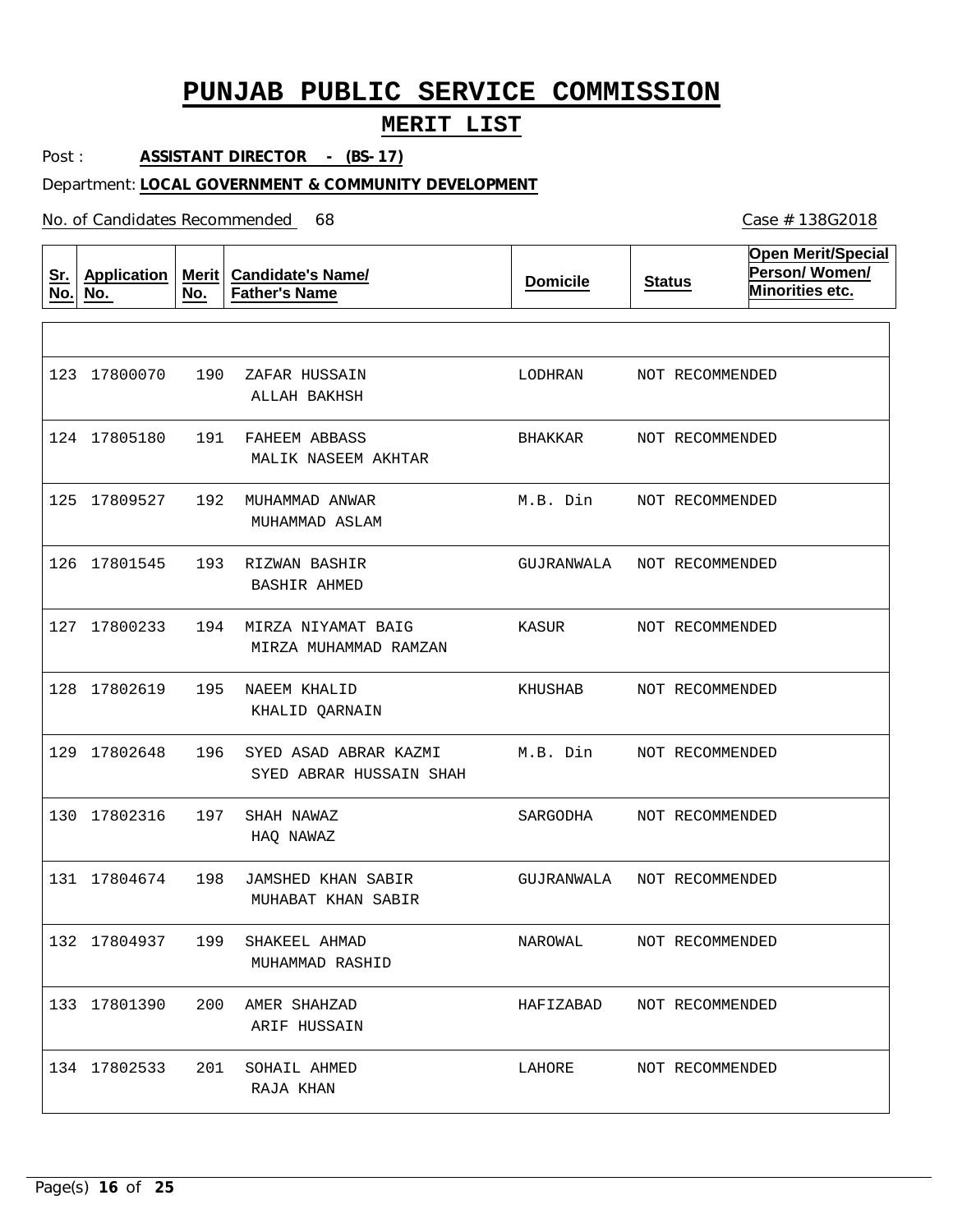### **MERIT LIST**

Post : **ASSISTANT DIRECTOR - (BS-17)**

#### Department: **LOCAL GOVERNMENT & COMMUNITY DEVELOPMENT**

No. of Candidates Recommended

**Sr. No. Application No. Merit No. Candidate's Name/ Father's Name Domicile Status Open Merit/Special Person/ Women/ Minorities etc.** 202 MUHAMMAD MATEEN 203 MUHAMMAD AMIR RIZWAN 204 205 ARMAGHAN FARID 206 ABDUL SALAM (Additional Mark SHEIKHUPURA NOT RECOMMENDED 207 BILAL HUSSAIN CHATHA 208 HAMAD ALI 209 MUHAMMAD WAQAS 210 UMAIR AHMAD 211 RANA AZEEM SARWAR 212 MUHAMMAD AAMIR RAZA 213 MUHAMMAD IMRAN ZAHEER ABBAS MUHAMMAD SHAHBAZ ANJUM ZOULFIQUAR ALI MALIK KALO MUHAMMAD ALI DR.SAIF ULLAH KHALID MEHMOOD CHATHA RAFIQ ABBAS MUHAMMAD SHARIF KHALIL AHMAD HAJI MUHAMMAD SARWAR MUHAMMAD AKRAM SAIFULLAH 135 17804644 136 17803524 137 17805555 138 17808083 139 17803206 140 17802595 141 17801546 142 17805661 143 17800022 144 17805034 145 17803458 146 17803332 RAWALPINDI LODHRAN BHAKKAR PAKPATTAN M.B. Din MULTAN SARGODHA MULTAN LAHORE KASUR VEHARI NOT RECOMMENDED NOT RECOMMENDED NOT RECOMMENDED NOT RECOMMENDED NOT RECOMMENDED NOT RECOMMENDED NOT RECOMMENDED NOT RECOMMENDED NOT RECOMMENDED NOT RECOMMENDED NOT RECOMMENDED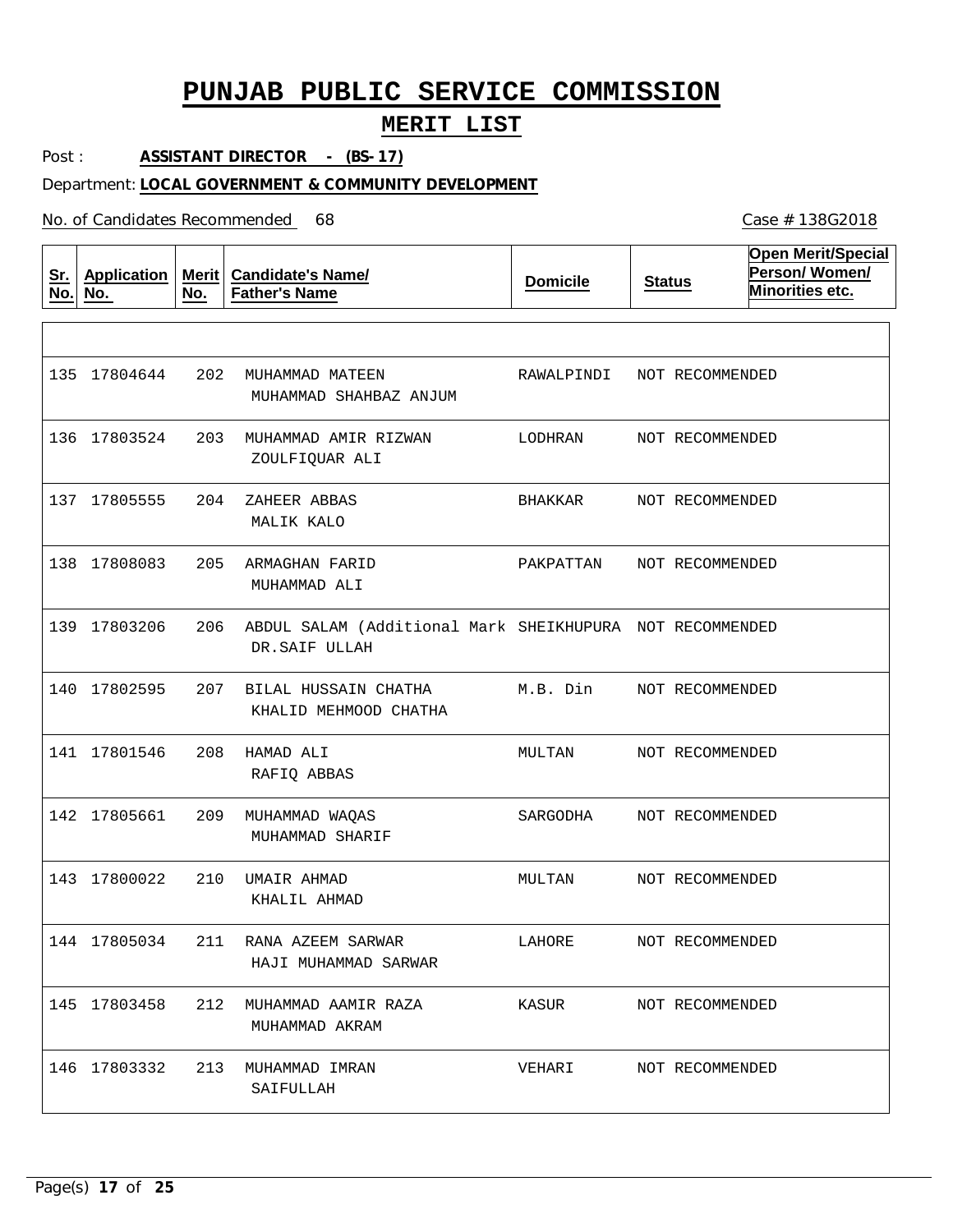### **MERIT LIST**

Post : **ASSISTANT DIRECTOR - (BS-17)**

#### Department: **LOCAL GOVERNMENT & COMMUNITY DEVELOPMENT**

No. of Candidates Recommended

**Sr. No. Application No. Merit No. Candidate's Name/ Father's Name Domicile Status Open Merit/Special Person/ Women/ Minorities etc.** 214 MUHAMMAD ILYAS GUL 215 MUHAMMAD LAEEQ IQBAL 216 HAFIZ AMER AMIN CHEEMA 218 ABDUL AZIZ KHAN 219 ATEEQ UR REHMAN 220 UMAIR GULZAR 221 ISHTIAQ HANIF 222 MUHAMMAD HASSAN 223 MUHAMMAD OBAID ULLAH LEGHAR M. GARH 224 SAJAD HUSSAIN 225 AHTASHAM HAIDER 226 GHAZANFAR ABBAS IHSON ULLAH MUHAMMAD SIDDIQUE MUHAMMAD AMIN CHEEMA SHAFIQ AHMAD WAHID BAKHSH GULZAR AHMED MUHAMMAD HANIF MUMTAZ HUSSAIN MUHAMMAD ZAFAR FIDA HUSSAIN BABAR HAYAT MULAZIM HUSSAIN 147 17806384 148 17800236 149 17801840 150 17804716 151 17801905 152 17802111 153 17802690 154 17801774 155 17803882 156 17803202 157 17801777 158 17806017 D.G. KHAN MULTAN GUJRANWALA NANKANA SAHIB M. GARH BAHAWAL NAGAR VEHARI MULTAN MULTAN JHANG LAYYAH NOT RECOMMENDED NOT RECOMMENDED NOT RECOMMENDED NOT RECOMMENDED NOT RECOMMENDED NOT RECOMMENDED NOT RECOMMENDED NOT RECOMMENDED NOT RECOMMENDED NOT RECOMMENDED NOT RECOMMENDED NOT RECOMMENDED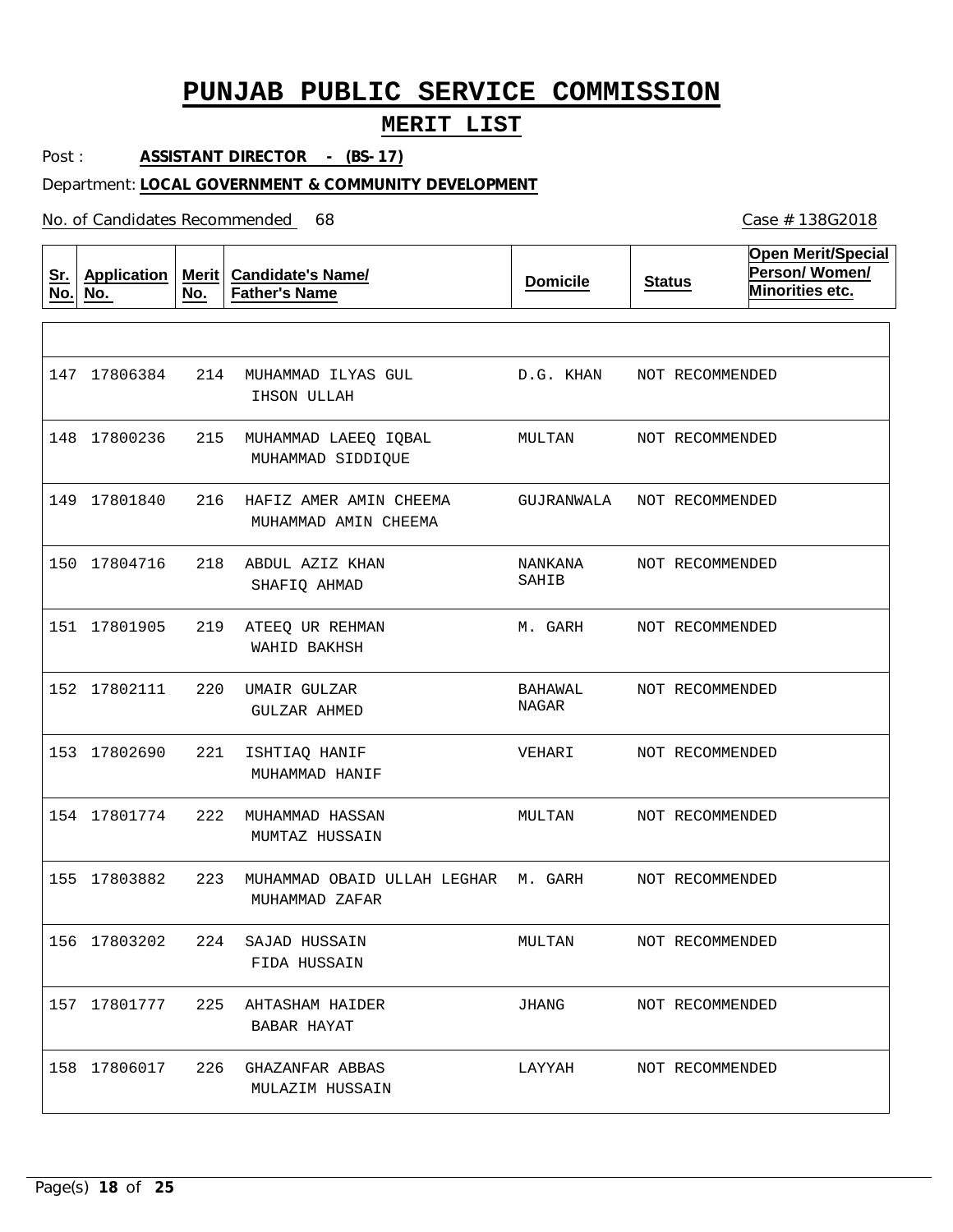### **MERIT LIST**

Post : **ASSISTANT DIRECTOR - (BS-17)**

#### Department: **LOCAL GOVERNMENT & COMMUNITY DEVELOPMENT**

No. of Candidates Recommended

**Sr. No. Application No. Merit Candidate's Name/ No. Father's Name Domicile Status Open Merit/Special Person/ Women/ Minorities etc.** 227 AMMAR YASIR 228 ABRAR HUSSAIN 229 MUHAMMAD AAQIB AKRAM 230 MUHAMMAD IJAZ ISHAQ 231 MUHAMAD UMAR FAROOQ 232 MUHAMMAD RIZWAN 233 TAYYUB AHMAD 234 SAIF ULLAH 235 ASAD ABBAS 236 ARSLAN ALI 237 ABDUL REHMAN 238 AITEZAZ RASHID BAJWA GHULAM HAIDER KHAN ABID HUSSAIN MUHAMMAD AKRAM MUHAMMAD ISHAQ ABDUL REHMAN MUHAMMAD SIDDIQUE ABDUL SATTAR HASSAN ALI GHULAM ABBAS SHAN ALI TARAR KHAN MUHAMMAD ABDUR RASHID BAJWA 159 17801040 160 17801143 161 17800246 162 17804432 163 17800894 164 17801790 165 17800177 166 17806129 167 17801526 168 17802131 169 17806034 170 17802387 CHINIOT SARGODHA RAWALPINDI SHEIKHUPURA NOT RECOMMENDED HAFIZABAD LAHORE T.T. SINGH NOT RECOMMENDED LAHORE M.B. Din M.B. Din PAKPATTAN FAISALABAD NOT RECOMMENDEDNOT RECOMMENDED NOT RECOMMENDED NOT RECOMMENDED NOT RECOMMENDED NOT RECOMMENDED NOT RECOMMENDED NOT RECOMMENDED NOT RECOMMENDED NOT RECOMMENDED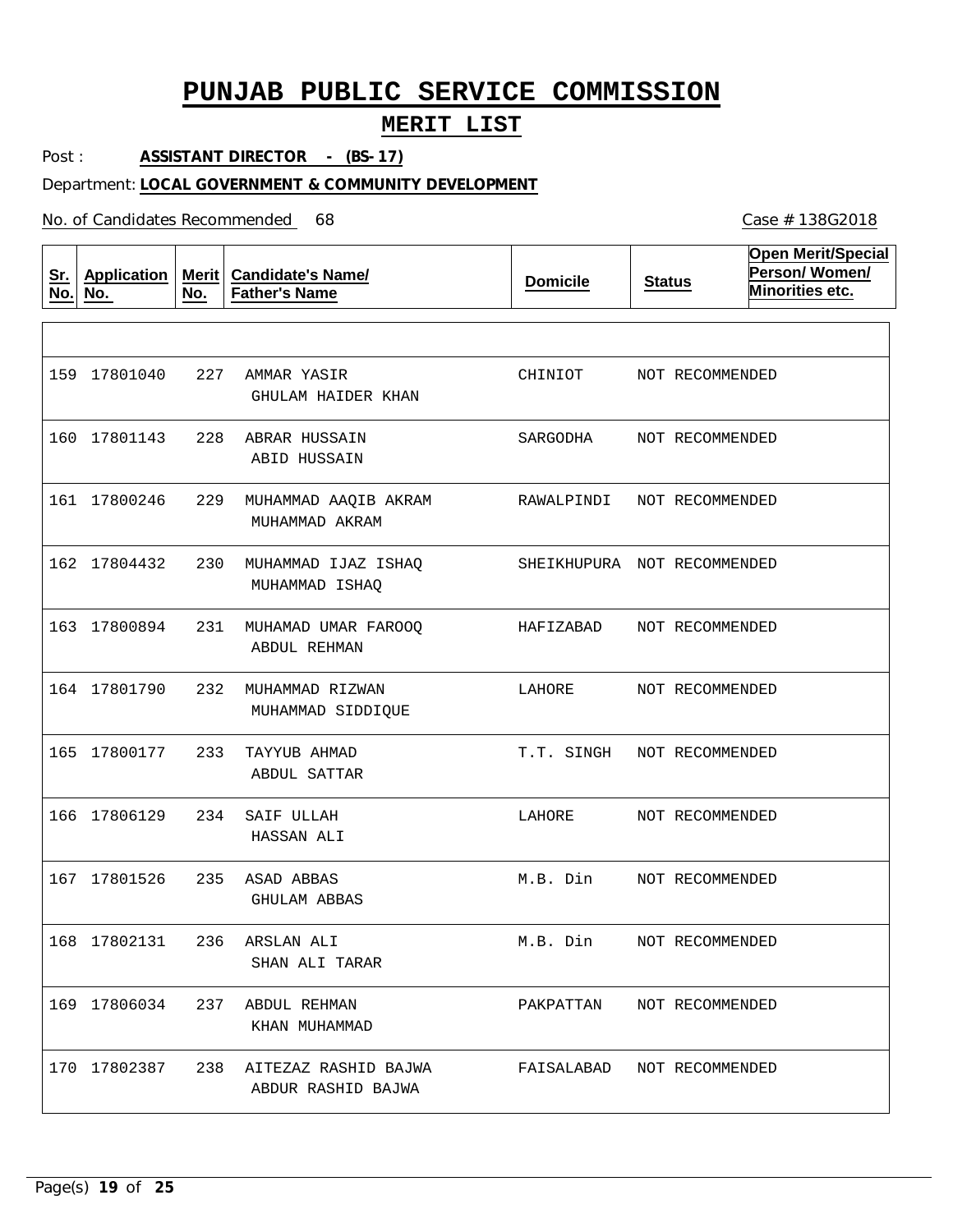### **MERIT LIST**

Post : **ASSISTANT DIRECTOR - (BS-17)**

#### Department: **LOCAL GOVERNMENT & COMMUNITY DEVELOPMENT**

No. of Candidates Recommended

| <u>Sr.</u><br>No. | <b>Application</b><br>No. | No. | Merit   Candidate's Name/<br><b>Father's Name</b> | <b>Domicile</b>             | <b>Status</b>   | <b>Open Merit/Special</b><br>Person/Women/<br>Minorities etc. |
|-------------------|---------------------------|-----|---------------------------------------------------|-----------------------------|-----------------|---------------------------------------------------------------|
|                   |                           |     |                                                   |                             |                 |                                                               |
|                   | 171 17802249              | 239 | MUHAMMAD SHEHZAD<br>REHMAT ALI                    | LAHORE                      | NOT RECOMMENDED |                                                               |
|                   | 172 17805966              | 240 | MUHAMMAD ZAHEER<br>REHMAT ALI                     | SAHIWAL                     | NOT RECOMMENDED |                                                               |
|                   | 173 17803745              | 241 | BILAL AHMAD SHAH<br>MUHAMMAD IQBAL SHAH           | BHAKKAR                     | NOT RECOMMENDED |                                                               |
|                   | 174 17804720              | 242 | MAZHAR ABBAS<br>ALLAH BUKSH                       | CHINIOT                     | NOT RECOMMENDED |                                                               |
|                   | 175 17802063              | 243 | WASEEM ASGHAR<br>MUHAMMAD ASGHAR                  | KASUR                       | NOT RECOMMENDED |                                                               |
|                   | 176 17801578              | 244 | RASHID HUSSAIN<br>SADIQ HUSSAIN                   | M. GARH                     | NOT RECOMMENDED |                                                               |
|                   | 177 17809524              | 245 | MOEEN AHMAD<br>MUHAMMAD HUSSAIN SABIR             | RAWALPINDI                  | NOT RECOMMENDED |                                                               |
|                   | 178 17806042              | 246 | KAMRAN ALI<br>ASGHAR ALI                          | CHINIOT                     | NOT RECOMMENDED |                                                               |
|                   | 179 17805416              | 247 | PARVAIZ MASIH<br>ARIF MASIH                       | SHEIKHUPURA NOT RECOMMENDED |                 |                                                               |
|                   | 180 17802367              | 248 | ZAFAR IOBAL<br>MUHAMMAD HAYAT                     | SARGODHA                    | NOT RECOMMENDED |                                                               |
|                   | 181 17800816              | 249 | RASHID NADEEM<br>MUHAMMAD SALEEM                  | VEHARI                      | NOT RECOMMENDED |                                                               |
|                   | 182 17806117              | 250 | ALI ZULQARNAIN<br>MIAN NIAZ AHMAD                 | PAKPATTAN                   | NOT RECOMMENDED |                                                               |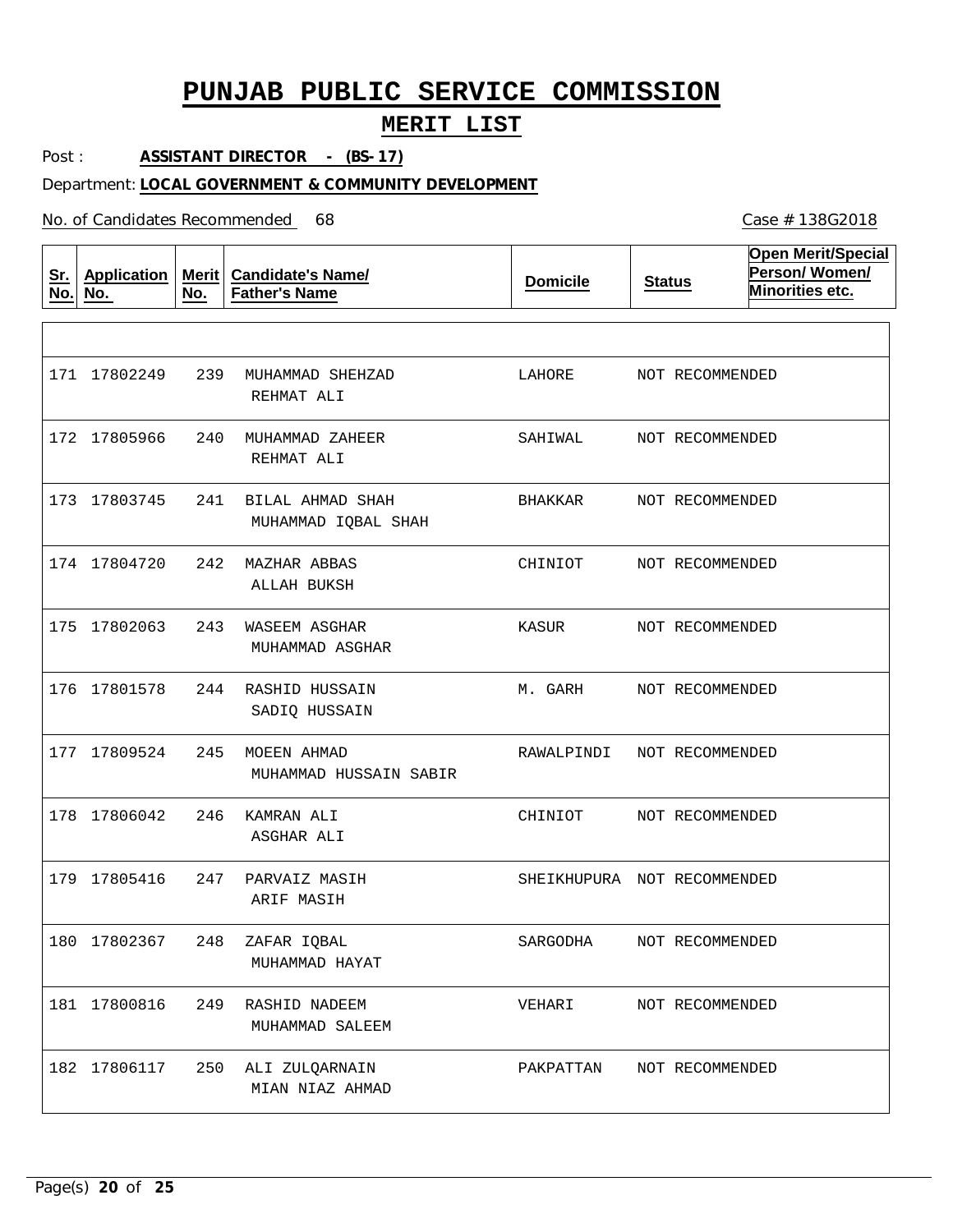### **MERIT LIST**

Post : **ASSISTANT DIRECTOR - (BS-17)**

#### Department: **LOCAL GOVERNMENT & COMMUNITY DEVELOPMENT**

No. of Candidates Recommended

**Sr. No. Application No. Merit No. Candidate's Name/ Father's Name Domicile Status Open Merit/Special Person/ Women/ Minorities etc.** 251 IMRAN KHALID 252 MUHAMMAD SHABRAIZ KHAN 253 HAMID NAWAZ CHEEMA 254 MUHAMMAD BABAR 255 NOMAN AHMAD 256 BABAR ALI 257 MANSAB ALI 258 HASSAN NAWAZ 259 ALI RAZA 260 MUHAMMAD SARFRAZ 261 MUAMMAD RIAZ 262 MUHAMMAD IQBAL MUHAMMAD KHALID MUHAMMAD KHAN ISLAH UD DIN MUHAMMAD AKRAM NADEEM AHMAD MUHAMMAD ANWAR SULTAN AHMAD MUHAMMAD NAWAZ MUHAMMAD IQBAL ABDUL MAJEED MUHAMMAD YASIN ZULAFQAR ALI 183 17800363 184 17803929 185 17804259 186 17800235 187 17807775 188 17800181 189 17806389 190 17808187 191 17802680 192 17800646 193 17800391 194 17806811 MULTAN HAFIZABAD GUJRANWALA BAHAWAL NAGAR SARGODHA VEHARI KHUSHAB HAFIZABAD BHAKKAR R.Y. KHAN BAHAWAL NAGAR M.B. Din NOT RECOMMENDED NOT RECOMMENDED NOT RECOMMENDED NOT RECOMMENDED NOT RECOMMENDED NOT RECOMMENDED NOT RECOMMENDED NOT RECOMMENDED NOT RECOMMENDED NOT RECOMMENDED NOT RECOMMENDED NOT RECOMMENDED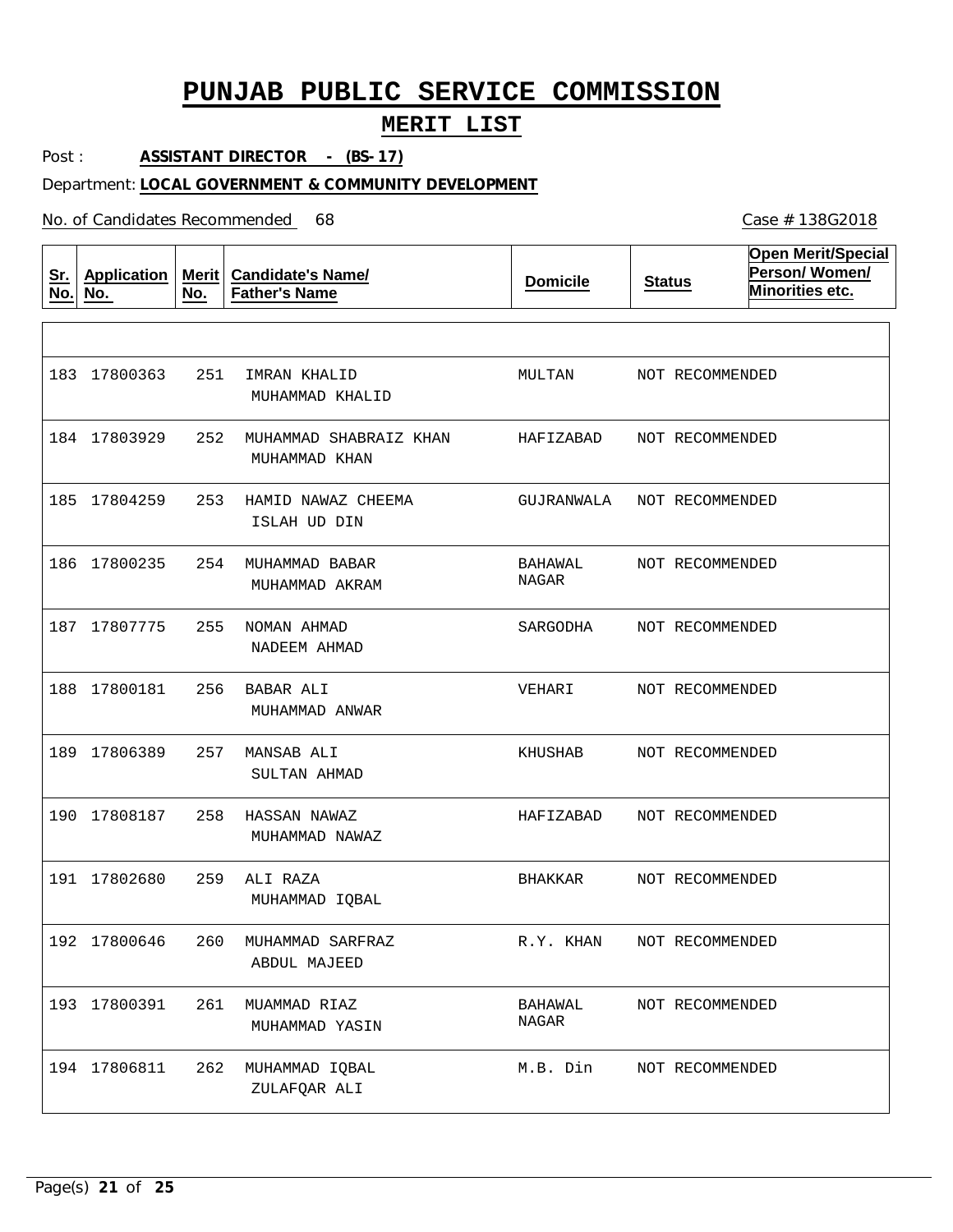### **MERIT LIST**

Post : **ASSISTANT DIRECTOR - (BS-17)**

#### Department: **LOCAL GOVERNMENT & COMMUNITY DEVELOPMENT**

No. of Candidates Recommended

**Sr. No. Application No. Merit No. Candidate's Name/ Father's Name Domicile Status Open Merit/Special Person/ Women/ Minorities etc.** 263 ARSLAN AHMAD 264 ABID ILYAS 265 INTSAR AHMED 266 IMTIAZ ALI 267 ABDUL QUDOOS KHAN 268 269 MUHAMMAD WAQAS 270 ASMAT ULLAH 271 HAFIZ EJAZ HAIDAR SHAHEEN 272 MUHAMMAD NAEEM GHURI 273 ABDUL BASIT 274 KAZIM ALI SHAHID HUSSAIN LIAQAT ALI MUHAMMAD ILYAS SULTAN AHMED MUHAMMAD SALEEM MUZAFFAR KHAN RAHEEM BAKHSH NIAZ AHMAD MUHAMMAD AMEER MIAN GHULAM HAIDER MUHAMMAD SALEEM GHAURI MUHAMMAD SATTAR MALIK KHAN 195 17803702 196 17807673 197 17806878 198 17806115 199 17800565 200 17802826 201 17808101 202 17800763 203 17800571 204 17804506 205 17803757 206 17806260 OKARA KASUR HAFIZABAD SIALKOT MIANWALI RAJANPUR OKARA CHINIOT R.Y. KHAN BHAKKAR FAISALABAD NOT RECOMMENDED KHUSHAB NOT RECOMMENDED NOT RECOMMENDED NOT RECOMMENDED NOT RECOMMENDED NOT RECOMMENDED NOT RECOMMENDED NOT RECOMMENDED NOT RECOMMENDED NOT RECOMMENDED NOT RECOMMENDED NOT RECOMMENDED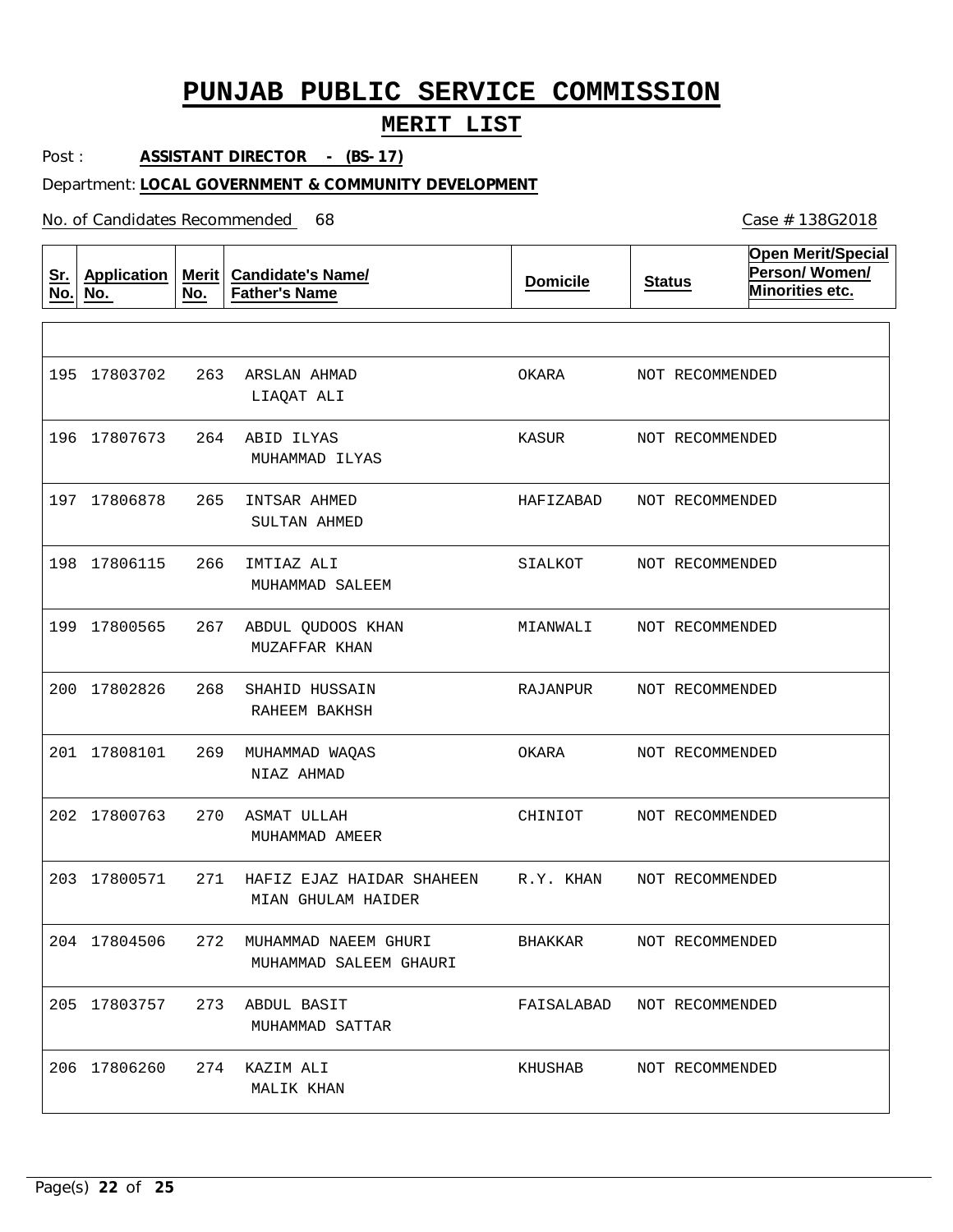### **MERIT LIST**

Post : **ASSISTANT DIRECTOR - (BS-17)**

#### Department: **LOCAL GOVERNMENT & COMMUNITY DEVELOPMENT**

No. of Candidates Recommended

| <u>Sr.</u><br>No. | <b>Application</b><br>No. | Merit $ $<br>No. | <b>Candidate's Name/</b><br><b>Father's Name</b> | <b>Domicile</b>  | <b>Status</b>   | <b>Open Merit/Special</b><br>Person/Women/<br>Minorities etc. |
|-------------------|---------------------------|------------------|--------------------------------------------------|------------------|-----------------|---------------------------------------------------------------|
|                   |                           |                  |                                                  |                  |                 |                                                               |
| 207               | 17804894                  | 275              | AARON CECIL<br>CECIL ERNEST                      | RAWALPINDI       | NOT RECOMMENDED |                                                               |
|                   | 208 17802024              | 276              | NABEEL CHRISTOPHER<br><b>JOHN CHRISTOPHER</b>    | LAHORE           | NOT RECOMMENDED |                                                               |
| 209               | 17803241                  | 277              | AHMAD HASSAN<br>HAKAM ALI                        | NANKANA<br>SAHIB | NOT RECOMMENDED |                                                               |
| 210               | 17800226                  | 278              | ATIF MASIH<br>NIAMAT MASIH                       | RAWALPINDI       | NOT RECOMMENDED |                                                               |
|                   | 211 17800313              | 279              | WAQAR MEHMOOD<br>FAZAL MEHMOOD KHAN              | R.Y. KHAN        | NOT RECOMMENDED |                                                               |
|                   | 212 17803629              | 280              | ABDUL JUNAID<br>ABDUL RAZAQ                      | HAFIZABAD        | NOT RECOMMENDED |                                                               |
|                   | 213 17805279              | 281              | FAISAL SHEHZAD<br>MUHAMMAD ALI                   | KHANEWAL         | NOT RECOMMENDED |                                                               |
|                   | 214 17805290              | 282              | MUHAMMAD WASEEM RASHEED<br>RASHEED ALI           | LAHORE           | NOT RECOMMENDED |                                                               |
|                   | 215 17806213              | 283              | MUHAMMMAD ASGHAR<br>MUHAMMAD RAMZAN              | T.T. SINGH       | NOT RECOMMENDED |                                                               |
|                   | 216 17801086              | 284              | KAMRAN<br>MATLOOB ALI                            | GUJRANWALA       | NOT RECOMMENDED |                                                               |
|                   | 217 17805895              | 285              | SHAHID MAHMOOD<br>MUTTALI KHAN                   | GUJRAT           | NOT RECOMMENDED |                                                               |
|                   | 218 17804558              | 286              | SAJID MASIH<br><b>JAMIS MASIH</b>                | SIALKOT          | NOT RECOMMENDED |                                                               |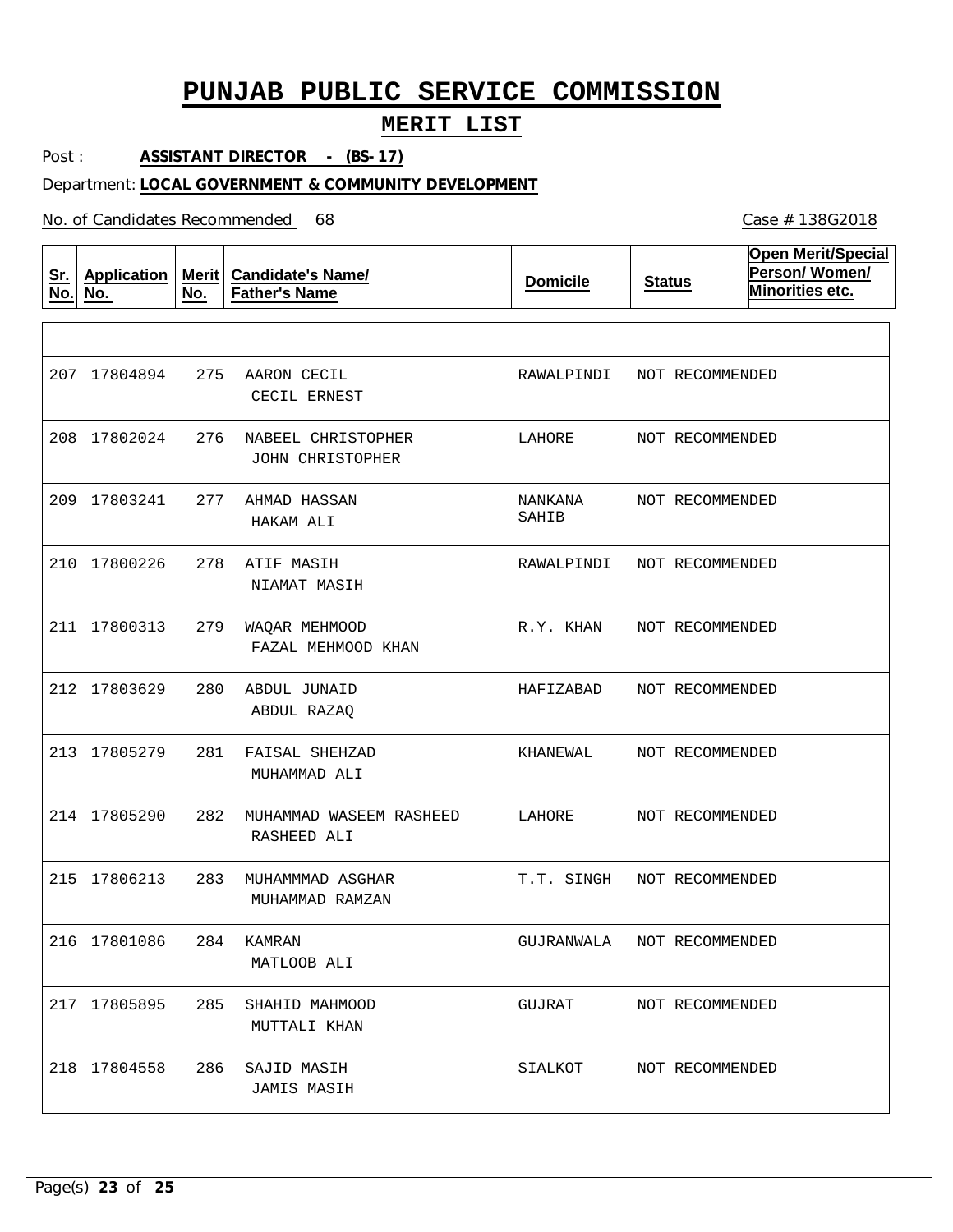### **MERIT LIST**

Post : **ASSISTANT DIRECTOR - (BS-17)**

#### Department: **LOCAL GOVERNMENT & COMMUNITY DEVELOPMENT**

No. of Candidates Recommended

| <u>Sr.</u><br>No. | <b>Application</b><br>No. | No. | Merit   Candidate's Name/<br><b>Father's Name</b>         | <b>Domicile</b> | <b>Status</b> | <b>Open Merit/Special</b><br>Person/Women/<br>Minorities etc. |
|-------------------|---------------------------|-----|-----------------------------------------------------------|-----------------|---------------|---------------------------------------------------------------|
|                   |                           |     | Following Candidate(s) Could Not Qualify the Interview    |                 |               |                                                               |
| 1                 | 17800268                  |     | <b>BABAR JAVAID</b><br>JAVAID MALIK                       | MULTAN          | FAIL          |                                                               |
| 2                 | 17800293                  |     | MAZHAR ALI SHAH<br>NAZAR HUSSAIN SHAH                     | D.G. KHAN       | FAIL          |                                                               |
| 3                 | 17800296                  |     | NADEEM ABBAS SHAH<br>SAYYED ABDUL HUSSAIN SHAH            | BHAKKAR         | FAIL          |                                                               |
| 4                 | 17800622                  |     | MUHAMMAD IHSAN ULLAH RAFIQ<br>MUHAMMAD GULZAR AHMAD RAFIQ | LAHORE          | FAIL          |                                                               |
| 5                 | 17800949                  |     | MUHAMMAD SALEEM NAWAB<br>NAWAB ALI                        | KASUR           | FAIL          |                                                               |
| 6                 | 17801043                  |     | AZHAR ABBAS<br>AHMAD KHAN                                 | HAFIZABAD       | FAIL          |                                                               |
| 7                 | 17801475                  |     | NADEEM ABBAS<br>SHAMMAS UD DIN                            | BHAKKAR         | FAIL          |                                                               |
| 8                 | 17802176                  |     | BILAL KHALID<br>MALIK KHALID ZAHOR                        | FAISALABAD      | FAIL          |                                                               |
| 9                 | 17802239                  |     | AAMIR HAYAT<br>KHIZAR HAYAT                               | VEHARI          | FAIL          |                                                               |
| 10                | 17804283                  |     | MUHAMMAD IQBAL<br>LIAQAT ALI                              | LAHORE          | FAIL          |                                                               |
| 11                | 17804643                  |     | TAUQEER ABBAS<br><b>GHULAM SHABBIR</b>                    | CHINIOT         | FAIL          |                                                               |
| 12                | 17804988                  |     | ASHFAQ AHMAD<br>KHAN MUHAMMAD                             | OKARA           | FAIL          |                                                               |
| 13                | 17805056                  |     | NISAR AHMED TAHIR<br><b>BASHIR AHMAD</b>                  | RAJANPUR        | FAIL          |                                                               |
| 14                | 17806586                  |     | MUHAMMAD SOHAIL<br>MUHAMMAD BASHIR                        | SARGODHA        | FAIL          |                                                               |